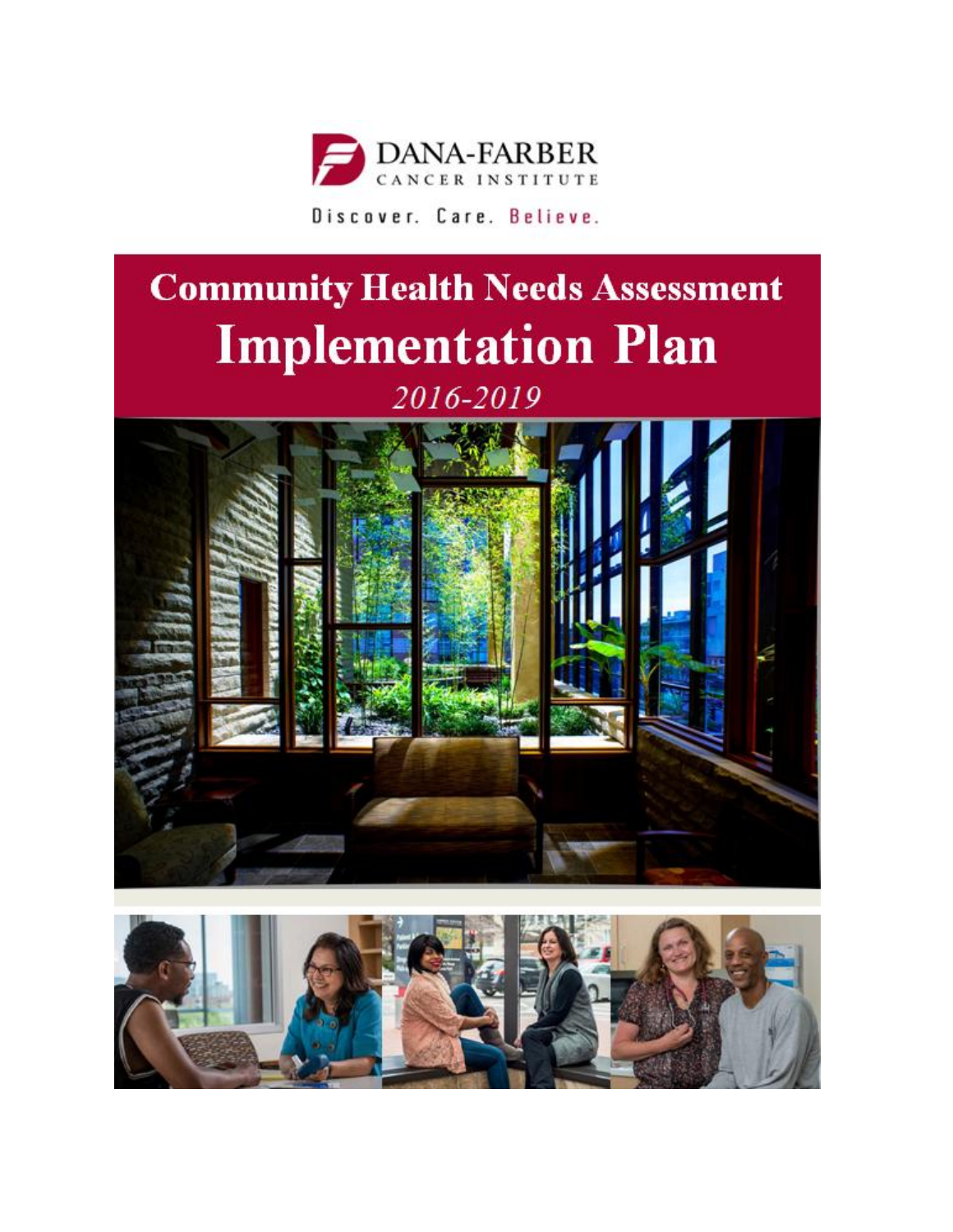**Community Health Needs Assessment Implementation Plan Dana-Farber Cancer Institute 2016 - 2019** ł,



| <b>TABLE OF CONTENTS</b>                                         | <b>PAGE</b>    |
|------------------------------------------------------------------|----------------|
| Background & Context<br>Overview of Dana-Farber Cancer Institute | 3              |
| <b>Community Benefits Mission &amp; Oversight</b>                | 5              |
| Summary of Accomplishments: 2012-2015 CHNA Implementation Plan   | $\overline{7}$ |
| <b>Prioritization Process</b><br><b>Key Findings</b>             |                |
|                                                                  | 15             |
|                                                                  | 21             |

*This implementation plan is intended to satisfy the Community Health Needs Assessment Implementation Plan requirement under Internal Revenue Code Section 501(r)(3)(A)(iii) and the Patient Protection and Affordable Care Act.*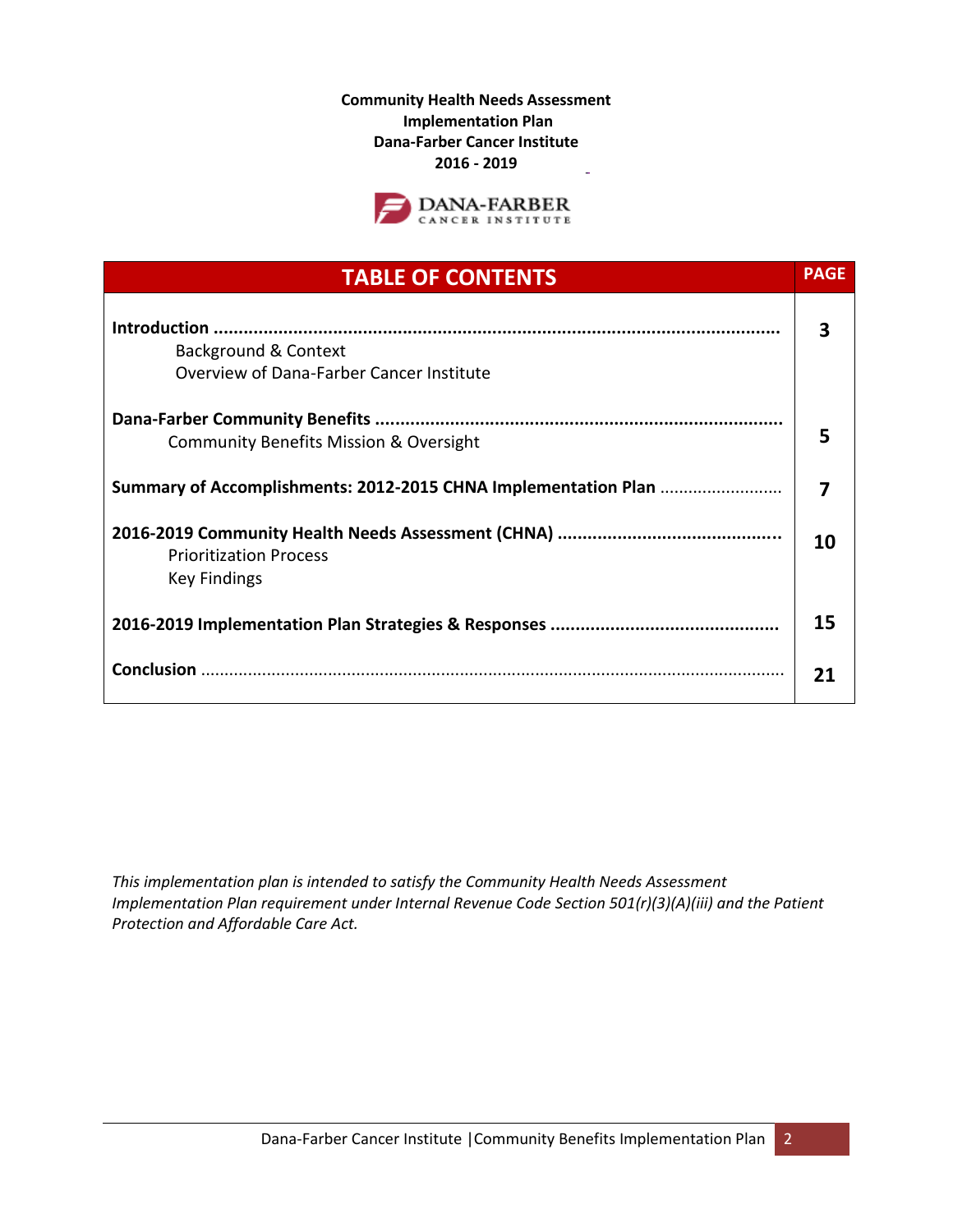#### **Introduction**

This document provides an overview of Dana-Farber Cancer Institute's Community Benefits activities and serves as the Institute's 2016-2019 Community Benefits Implementation Plan (the 2016-2019 Plan) as informed by the Community Health Needs Assessment Report. The findings of the 2016-2019 Community Health Needs Assessment (CHNA) are available in the CHNA Report accompanying this document and have validated Dana-Farber's past and current Community Benefits activities, while identifying opportunities for future initiatives and continued community engagement.

Dana-Farber completed its last CHNA Report and Implementation Plan in 2013, which included a comprehensive two-phased process to evaluate the health needs of our surrounding communities and to develop a plan to address the identified needs within the scope of our role as a comprehensive cancer center. As detailed in the following pages, significant progress has been made in advancing the goals set in our 2012-2015 CHNA Implementation Plan.

The goal of the 2016 CHNA was to gain a greater understanding of the issues facing Boston residents across the cancer spectrum in the neighborhoods of Dorchester, Roxbury, Mission Hill, Jamaica Plain, and Mattapan, including how those needs are currently being addressed, and where there are opportunities to address these needs. In addition to identifying broad health issues facing residents, the 2016 CHNA delves deeper into behaviors and health outcomes across the cancer continuum of care, exploring behaviors and health outcomes around prevention, screening, treatment/health care utilization, and survivorship using both a social determinants of health and a health equity framework. This effort not only complies with the IRS CHNA requirement under the Internal Revenue Code Section 501(r)(3)(A)(iii) and the Massachusetts Attorney General's mandate for conducting a community health needs assessment, but also aligns with DFCI's approach of utilizing data to inform the development of its initiatives and strengthening of collaborative partnerships.

The strategies and goals outlined in our 2016-2019 CHNA Implementation Plan are a natural continuation of the efforts identified in our last Plan and are designed to advance and strengthen our existing community-based initiatives. In addition, the 2016-2019 Plan incorporates new focus areas, such as advancing cancer survivorship, which are informed by updated data and information collected in our 2016 CHNA process.

#### **Summary of Findings**

Cancer remains the leading cause of death in Boston. While the CHNA findings reflect that collective efforts to advance cancer screening and prevention are making a difference, the overall burden of cancer across all types is significant and more work is needed to reduce the burden and fear that cancer engenders. In addition, the findings reflect profound disparities in cancer incidence and mortality among diverse racial and ethnic populations in the City of Boston.

Consistent with our previous CHNA, the findings highlight the diversity and richness of Dana-Farber's priority neighborhoods of Roxbury, Mission Hill, Dorchester, Mattapan, and Jamaica Plain, as well as many of the broad socioeconomic challenges and healthcare access barriers facing community residents in these neighborhoods. In addition, qualitative data from the needs assessment focus groups showed that residents of Dana-Farber's priority neighborhoods articulated significant fears related to cancer. Residents reported being more challenged by the broader upstream socioeconomic issues that go beyond cancer, such as community violence, substance abuse and opioid addiction, high rates of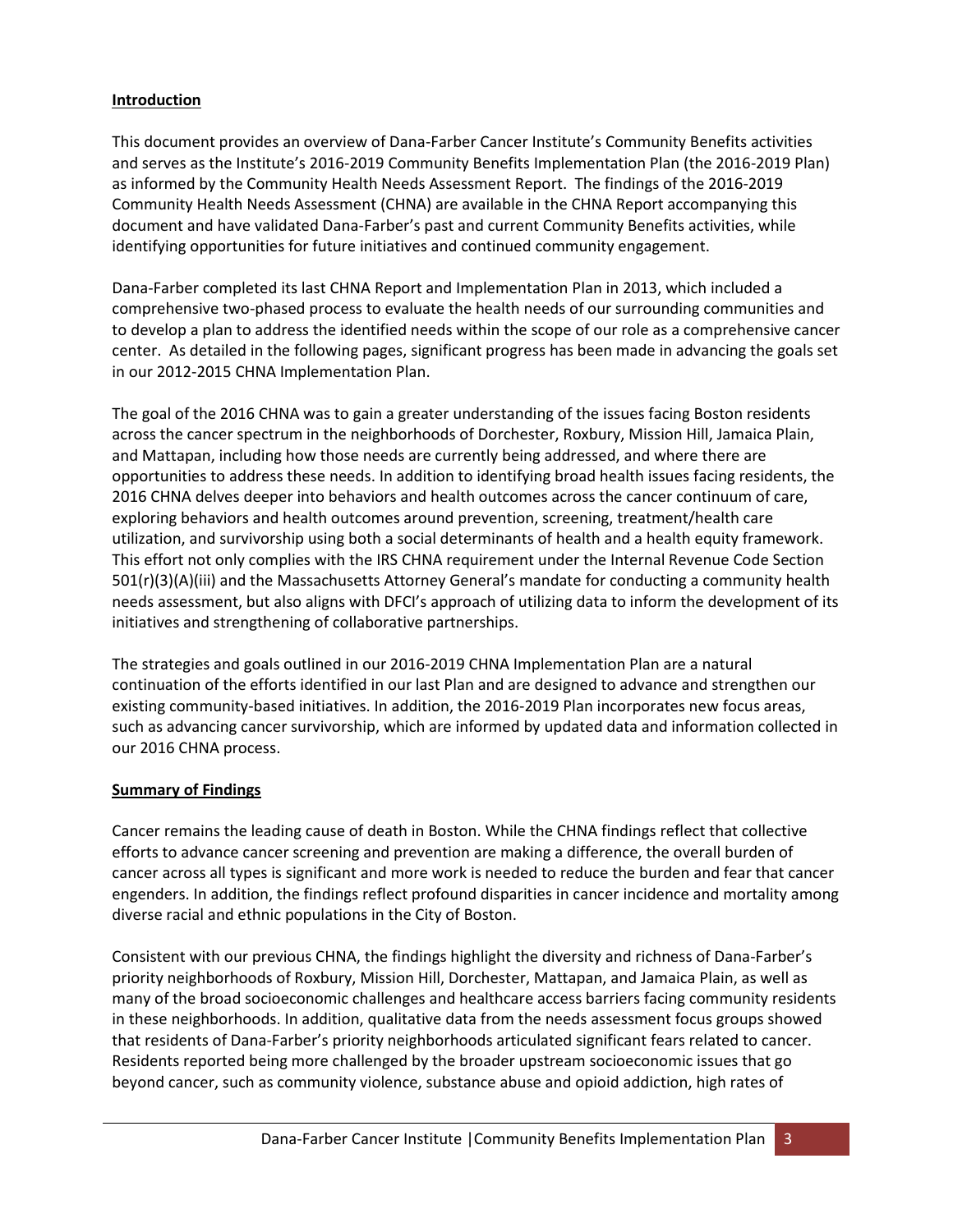unemployment, lack of affordable housing, behavioral and mental health issues, and inadequate availability of nutritious food.

These realities highlight the profound burden of cancer experienced by residents in our surrounding neighborhoods. Dana-Farber recognizes that our efforts to reduce the cancer burden must go beyond cancer care and treatment, and as such we will continue our unwavering commitment to reducing the cancer burden and promoting survivorship. We remain committed to educating the community and raising awareness about the importance of cancer prevention, outreach, screening, early detection, clinical trials and survivorship. In addition, we will continue to conduct a broad scope of communitybased research and evidence-based interventions through collaborative work in local neighborhoods and throughout the region.

Consistent with our intent to advance and strengthen existing activities, our identified focus area priorities for 2016-2019 include: 1) addressing the cancer burden; 2) reducing access barriers; 3) advancing cancer survivorship; and 4) addressing the community perceptions of cancer. We believe these data-informed priorities and the specific strategies detailed in the following pages reflect a commitment to meeting the health needs of the medically underserved in our priority neighborhoods and leveraging our unique role in the continuum of care as a comprehensive cancer center.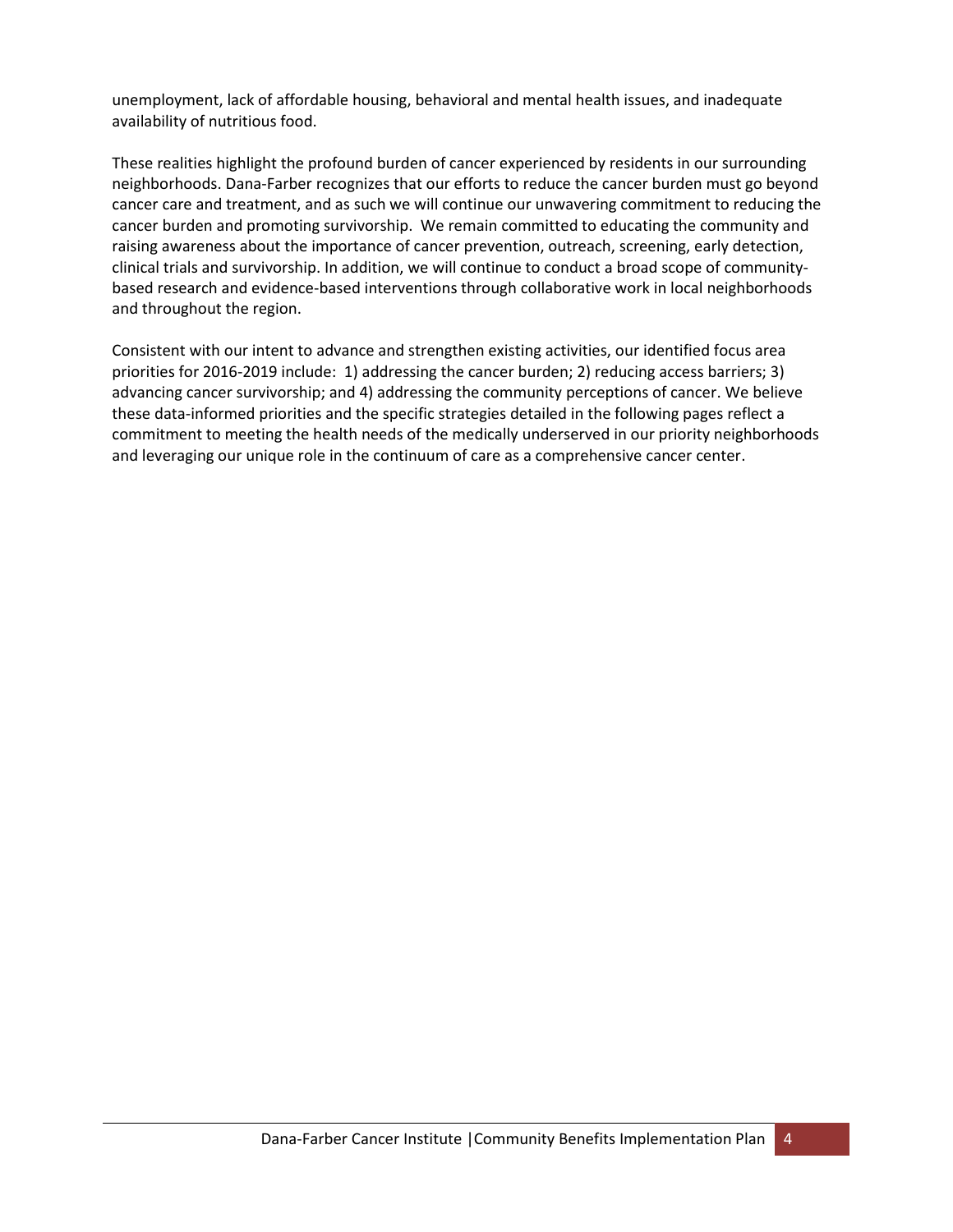#### **Overview of Dana-Farber Cancer Institute**

Founded originally in 1947, Dana-Farber Cancer Institute aims to provide expert, compassionate care to children and adults with cancer while advancing the understanding, diagnosis, treatment, cure, and prevention of cancer and related diseases. As an affiliate of Harvard Medical School and a Comprehensive Cancer Center designated by the National Cancer Institute, Dana-Farber also provides training for new generations of physicians and scientists, designs evidence-based programs that promote public health particularly among high-risk and underserved populations, and disseminates innovative patient therapies and scientific discoveries to its target communities across the United States and throughout the world. Reinforcing our exceptional model, the Institute has been the top ranked cancer hospital in New England by *U.S. News and World Report* for 16 consecutive years and is the only cancer center in the country ranked in the top 4 for both adult and pediatric cancer programs.

#### **Dana-Farber Community Benefits**

In 1995, the Dana-Farber Cancer Institute Board of Trustees formally adopted a Community Benefits (CB) Mission Statement which affirms Dana-Farber's commitment to supporting community-based programs, participating in outreach activities to reduce cancer incidence, morbidity, and mortality, and conducting community-based research.

#### *Community Benefits Mission:*

Dana-Farber Cancer Institute's community outreach mission contributes to the Institute's goal of advancing the understanding, diagnosis, care, treatment, cure, and prevention of cancer and related diseases by:

- Ensuring that patients from diverse backgrounds receive equitable cancer care and treatment, including but not limited to, education about the importance of clinical trials participation
- Establishing quantifiable, evidence-based, and sustainable programs in cancer prevention focusing on at-risk, underserved and diverse populations
- Providing expertise in cancer care to city and state health departments, community-based agencies and health care providers

*Last updated, July 2009*

The Dana-Farber Board of Trustees Community Programs Committee oversees the development and implementation of Dana-Farber's Community Benefits Plan, which includes the CHNA Report and Implementation Plan. In their oversight capacity, Committee members provide the Community Benefits staff and Cancer Care Equity Program (CCEP) with guidance and leadership around program initiatives.

Additionally, the Dana-Farber Community Benefits External Advisory Committee provides input and guidance to Dana-Farber's Community Benefits programs and consists of representatives from community organizations, neighborhood health centers, and city and state health departments who share Dana-Farber's commitment to reducing disparities in cancer care, education, and treatment.

Through its Community Benefits activities, Dana-Farber works with city and state health departments, community partners, and Boston-based coalitions to assess and monitor the needs of local residents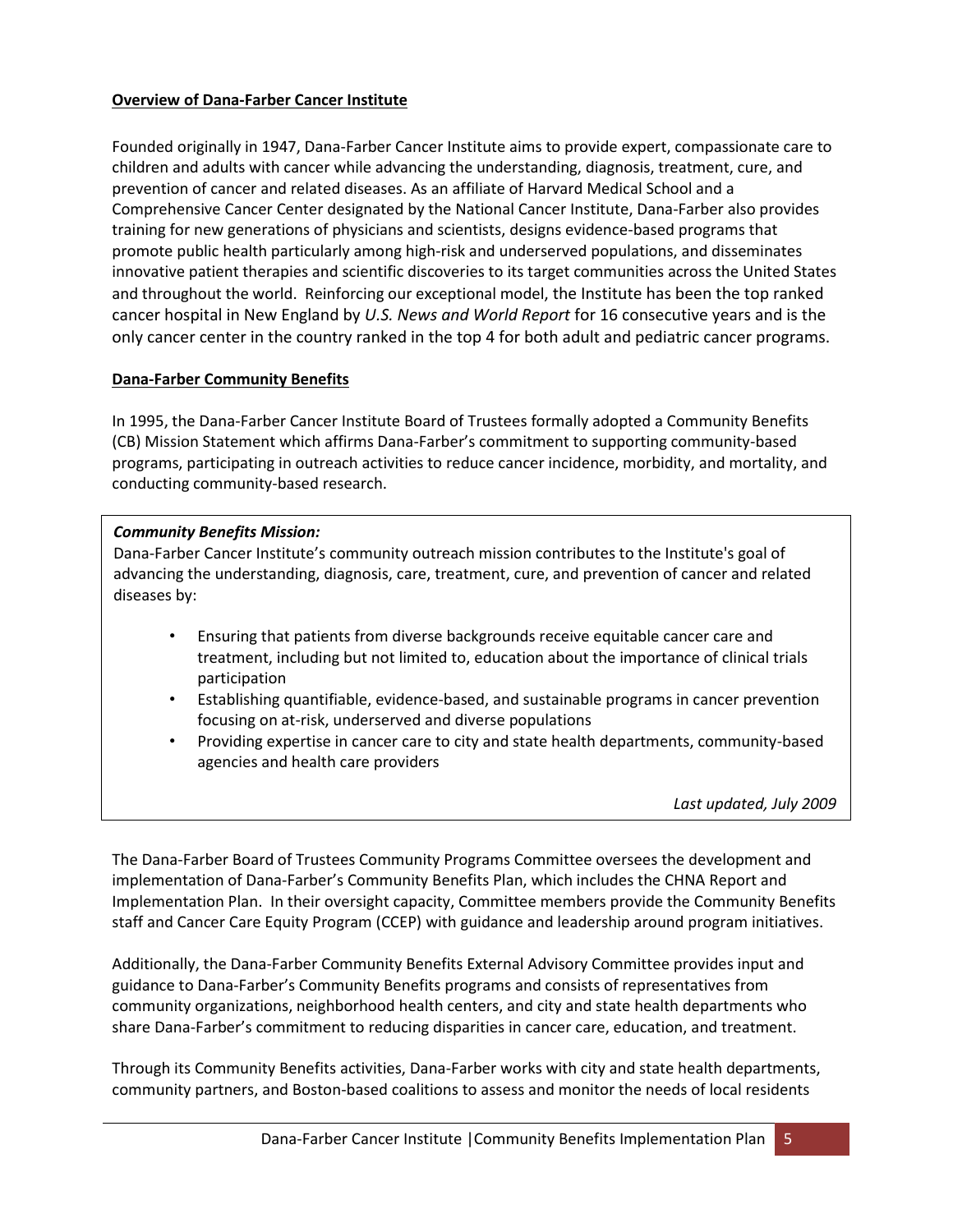with respect to cancer control. Through collaborative and inter-disciplinary work across various departments within the Institute, the Dana-Farber Community Benefits Office serves as a bridge to community organizations and supports evidence-based and sustainable outreach programs.

In addition to our programs and comprehensive community outreach approach, Dana-Farber's longstanding commitment to eliminating health care disparities and promoting diversity and health equity is also reflected in other ways including our participation in the American Hospital Association's pledge for Health Equity. Our institution has committed to identifying internal quality improvement projects related to health equity that are important to our community's health and ensuring that patients from medically underserved backgrounds are receiving culturally appropriate, patient-centered care throughout their cancer journey.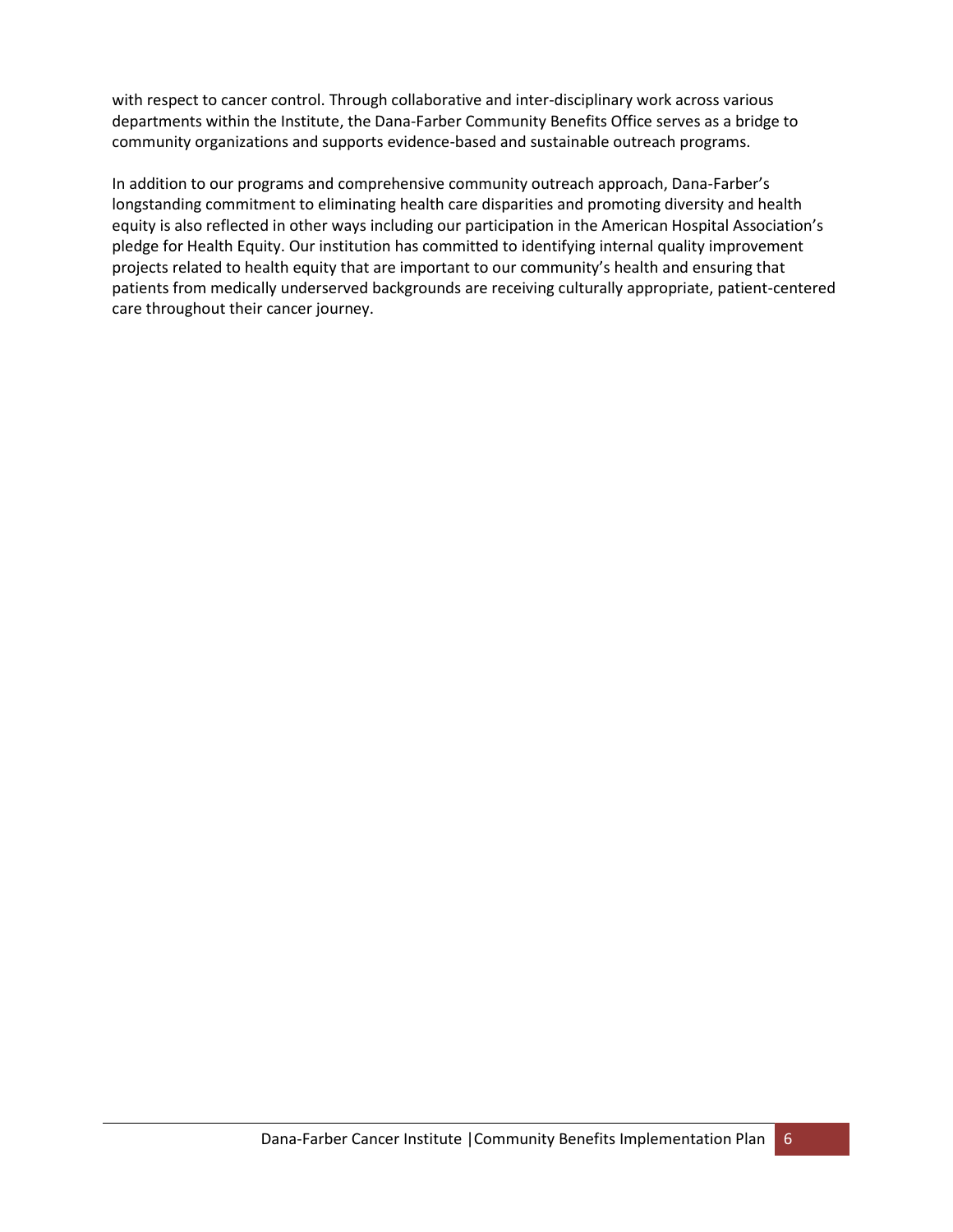#### **Summary of Accomplishments: 2012-2015 CHNA Implementation Plan**

Significant progress has been made in advancing the goals set in our 2012-2015 CHNA Implementation Plan. Beyond the key process and outcome metrics described below, our team has also had the opportunity to present our program models and successes at national conferences focused on disseminating best practices for community outreach programming.

Key highlights of our activities and successes in our 2012-2015 Plan, which will be carried into our 2016- 2019 Plan, are summarized in this section.

| <b>ADDRESSING THE CANCER BURDEN</b>                                                                                                                                                    |                                                                                                                                                                                                                                                                                                                                                                                                                                                                                                                                                                                                                                                                                                                                                                                                                                                                                                                                                                                                                                           |  |
|----------------------------------------------------------------------------------------------------------------------------------------------------------------------------------------|-------------------------------------------------------------------------------------------------------------------------------------------------------------------------------------------------------------------------------------------------------------------------------------------------------------------------------------------------------------------------------------------------------------------------------------------------------------------------------------------------------------------------------------------------------------------------------------------------------------------------------------------------------------------------------------------------------------------------------------------------------------------------------------------------------------------------------------------------------------------------------------------------------------------------------------------------------------------------------------------------------------------------------------------|--|
| <b>STRATEGIES</b>                                                                                                                                                                      | <b>KEY ACTIVITES &amp; SELECTED ACCOMPLISHMENTS</b>                                                                                                                                                                                                                                                                                                                                                                                                                                                                                                                                                                                                                                                                                                                                                                                                                                                                                                                                                                                       |  |
| Enhancing the community-based<br>clinical care program at Dana-<br><b>Farber Community Cancer Care</b><br>(DFCCC) at Whittier St Health<br>Center (WSHC).                              | Through a comprehensive program approach, medical oncologists, a<br>$\bullet$<br>geneticist, a genetic counselor, and a program nurse navigator provide<br>consultations in collaboration with primary care physicians at WSHC.<br>The physicians perform consultations, aid in the diagnosis and work-up<br>of suspected oncologic issues, and provide guideline-based cancer<br>screening services. Patients diagnosed with cancer are offered a referral<br>to Dana-Farber for potential treatment and diagnostic procedures.<br>Patient navigation services are provided to each patient to ensure<br>seamless movement through various systems as well as coordination of<br>care.<br>Launched a smoking cessation program in November 2013 for WSHC<br>$\bullet$<br>patients and staff, which receives approximately 100 referrals per year.<br>Launched lung cancer screening pilot program at WSHC which provides<br>$\bullet$<br>free low-dose chest CT scans to patients who are at greater risk for<br>developing lung cancer. |  |
| By leveraging the nurse patient<br>navigatior model, enhance<br>relationships between primary<br>care physicians and oncologists to<br>facilitate care coordination across<br>settings | DFCCC at WSHC continues to provide streamlined diagnosis, treatment,<br>$\bullet$<br>and education for medically underserved patients with suspected<br>malignancies throughout the continuum of care. In addition to clinic<br>services, DFCI staff participate in existing WSHC programs, grandrounds,<br>lectures, health fairs, and ongoing educational forums focused on mens<br>and women's health.<br>Tracking time from initial appointment to resolution with a goal of ≤21<br>$\bullet$<br>days as a measure of clinic and navigation efficacy. The median # of days<br>to resolution for patients at the WSHC clinic is 13 days, which exceeds<br>the goal of 21 days to resolution, set at the program's launch.<br>Working with internal stakeholders to update Dana-Farber's patient<br>$\bullet$<br>navigation model across the Institute.                                                                                                                                                                                 |  |
| Establish metrics to measure<br>impact                                                                                                                                                 | Launch of data collection and reporting tool $-$ Red Cap $-$ to monitor the<br>$\bullet$<br>impact of DFCCC at WSHC.<br>Data collection tool has been integrated between DFCCC at WSHC and<br>٠<br>the tobacco cessation program.                                                                                                                                                                                                                                                                                                                                                                                                                                                                                                                                                                                                                                                                                                                                                                                                         |  |
| Implement operational<br>improvements to streamline<br>referral and insurance eligibility<br>processes                                                                                 | Partnering with Access Management to identify barriers and implement<br>$\bullet$<br>solutions to ensure timely access to care.<br>Created processes for ongoing monitoring and evaluation of referral and<br>$\bullet$<br>insurance eligibility, particularly for patients served on Dana-Farber's<br>Mammography Van.                                                                                                                                                                                                                                                                                                                                                                                                                                                                                                                                                                                                                                                                                                                   |  |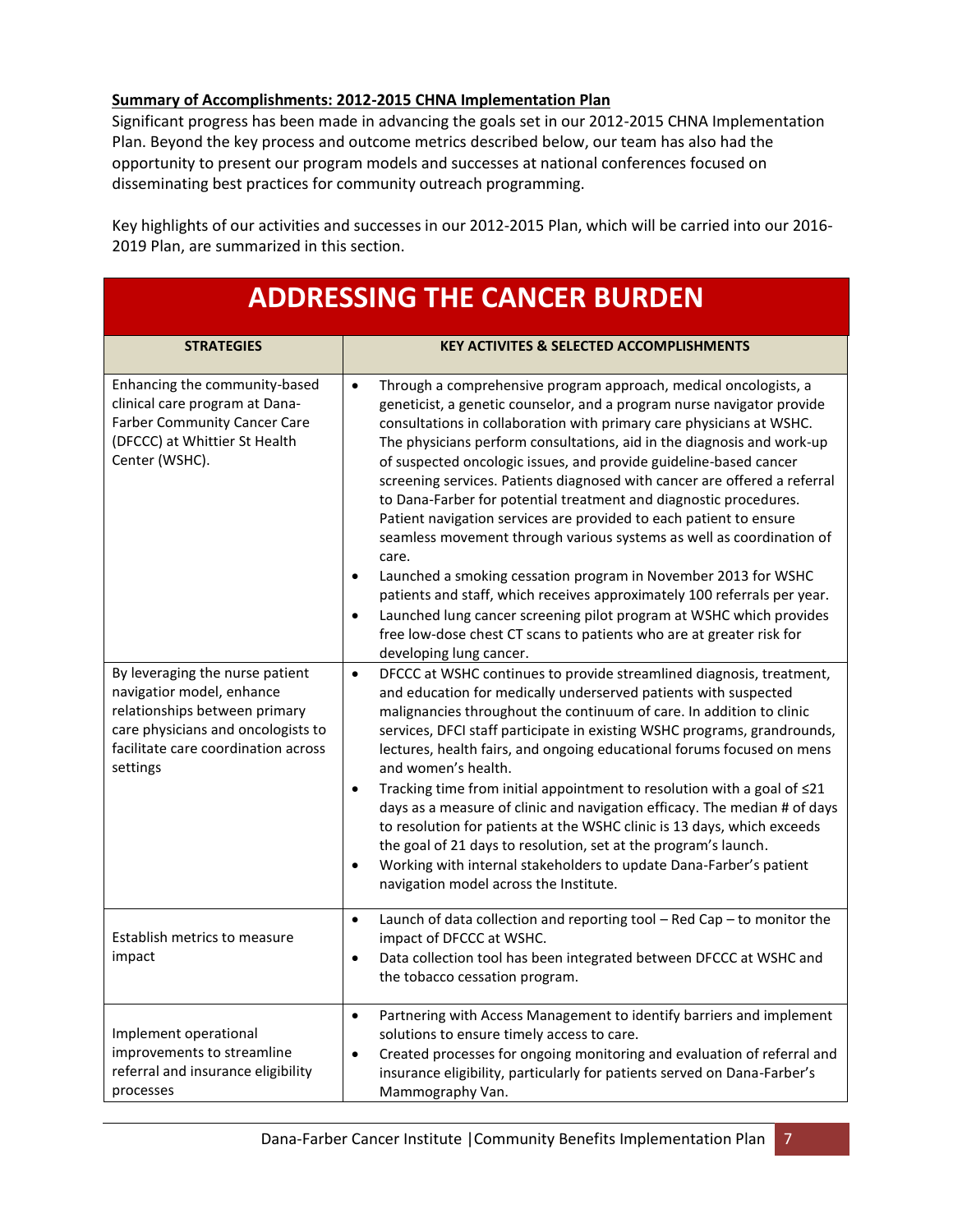## **REDUCING HEALTHCARE ACCESS BARRIERS**

| <b>STRATEGIES</b>                                                                                                                          | <b>KEY ACTIVITIES &amp; SELECTED ACCOMPLISHMENTS</b>                                                                                                                                                                                                                                                                                                                                                                                                                                                                                                                                                                                                                                                                                                                                                                                                                                                                                                                                                                                                                                                                                                                                                                                                      |
|--------------------------------------------------------------------------------------------------------------------------------------------|-----------------------------------------------------------------------------------------------------------------------------------------------------------------------------------------------------------------------------------------------------------------------------------------------------------------------------------------------------------------------------------------------------------------------------------------------------------------------------------------------------------------------------------------------------------------------------------------------------------------------------------------------------------------------------------------------------------------------------------------------------------------------------------------------------------------------------------------------------------------------------------------------------------------------------------------------------------------------------------------------------------------------------------------------------------------------------------------------------------------------------------------------------------------------------------------------------------------------------------------------------------|
| Launch the Dana-Farber<br>Mammography Suite at<br><b>WSHC</b>                                                                              | Opened a mammography suite at WSHC in 2013 offering digital mammography to<br>$\bullet$<br>patients served at the health center's Roxbury site.<br>Since inception, the suite has provided more than 1500 mammograms to<br>$\bullet$<br>community residents.                                                                                                                                                                                                                                                                                                                                                                                                                                                                                                                                                                                                                                                                                                                                                                                                                                                                                                                                                                                              |
| Continue to develop<br>and expand Dana-<br>Farber's long history of<br>comprehensive<br>community-based<br>programming and<br>partnerships | Leveraged partnerships with Sociedad Latina, the Boston Public Health<br>$\bullet$<br>Commission, Boston Public Schools, and Team Maureen (a cervical cancer<br>prevention focused advocacy group) to increase education and awareness among<br>youth about HPV and the link to cancer, as well as increasing youth vaccine uptake<br>in Boston.<br>Launched HPV cancer prevention and peer youth education program with<br>$\circ$<br>Sociedad Latina in Mission Hill.<br>Completed 3 HPV vaccine clinics held at 2 Boston Public School Based<br>$\circ$<br>Health Centers.<br>Launched and held the first 3 Annual HPV Summits at Dana-Farber, which<br>$\circ$<br>included approximately 350 attendees<br>Launched text message reminder system for mammography van patients to reduce<br>appointment no-show rate.<br>Engaged more than 4100 community residents in sun safety education/skin cancer<br>$\bullet$<br>screening.<br>Reached over 4300 community residents in Community Benefits programs and<br>$\bullet$                                                                                                                                                                                                                             |
| Develop a CBO program<br>evaluation plan                                                                                                   | initiatives at community outreach events and health fairs.<br>Created logic models, identified impact indicators and metrics, and developed data<br>$\bullet$<br>collection instruments, including the Red Cap database.<br>An evaluation of the youth HPV education curriculum demonstrated efficacy.<br>$\bullet$<br>Ongoing data-collection and analysis of Community Benefits programs and<br>$\bullet$<br>activities.                                                                                                                                                                                                                                                                                                                                                                                                                                                                                                                                                                                                                                                                                                                                                                                                                                |
| Seek DFCI<br>representation on<br>cancer-related and<br>health disparities<br>committees at the state<br>and local level.                  | In collaboration with BPHC, Dana-Farber convened a coalition of health care<br>$\bullet$<br>providers, public health experts, researchers and community residents to<br>determine future action steps to address the persistent female breast cancer<br>disparities in the City of Boston. The group has formally become the Boston Breast<br>Cancer Equity Coalition, which includes representatives from over 40 organizations<br>and continues to meet quarterly to advance this health equity work.<br>$\circ$ Launched workgroups on patient navigation and data analysis focused on<br>the City of Boston.<br>Developing applications for grant funding to sustain and expand current<br>$\circ$<br>efforts.<br>DFCI is actively involved in developing and implementing community health<br>$\bullet$<br>improvement strategies through representation on a variety of committees and<br>coalitions including the Massachusetts Comprehensive Cancer Prevention and<br>Control Network Advisory Committee, Massachusetts Comprehensive Cancer<br>Prevention and Control HPV Working Group, Boston Alliance for Community<br>Health, and the Conference of Boston Teaching Hospitals Community Benefits Data<br>Collection Workgroup, among others. |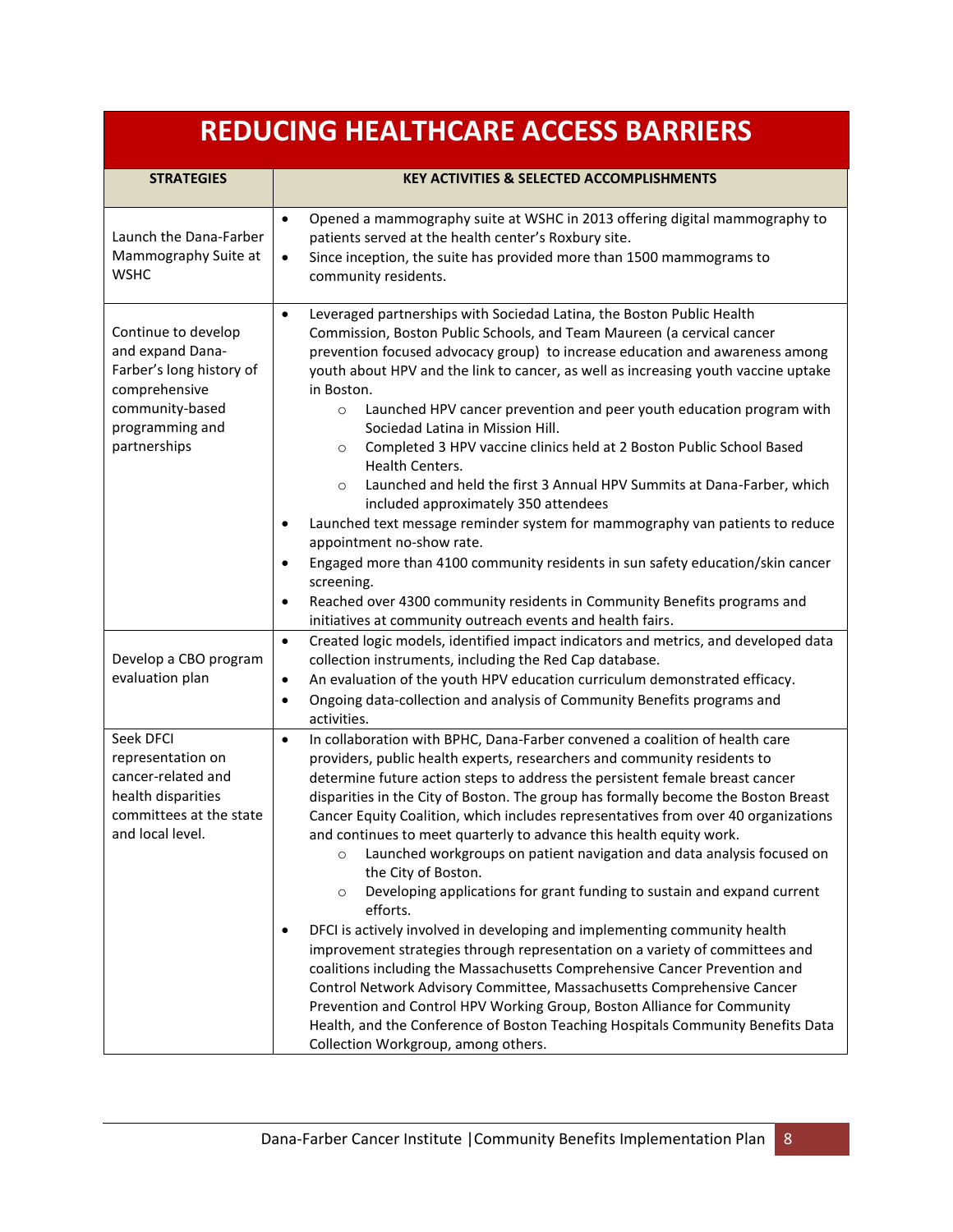## **ADDRESSING COMMUNITY PERCEPTIONS OF CANCER**

| <b>STRATEGIES</b>                                                                                                                                                                                    | <b>KEY ACTIVITIES &amp; SELECTED ACCOMPLISHMENTS</b>                                                                                                                                                                                                                                                                                                                                                                                                                                                                                                                                                                                                                                                                                                                                                                                                                                                                                                                                                                                                                                                                                                                                                                                                                                                                                                                                                            |
|------------------------------------------------------------------------------------------------------------------------------------------------------------------------------------------------------|-----------------------------------------------------------------------------------------------------------------------------------------------------------------------------------------------------------------------------------------------------------------------------------------------------------------------------------------------------------------------------------------------------------------------------------------------------------------------------------------------------------------------------------------------------------------------------------------------------------------------------------------------------------------------------------------------------------------------------------------------------------------------------------------------------------------------------------------------------------------------------------------------------------------------------------------------------------------------------------------------------------------------------------------------------------------------------------------------------------------------------------------------------------------------------------------------------------------------------------------------------------------------------------------------------------------------------------------------------------------------------------------------------------------|
| Develop an Ambassador<br>Program: Recruit and train<br>cancer survivors in our<br>priority neighborhoods<br>who can share their<br>cancer experience with<br>members of their own<br>social networks | Completed program development in articulating overall goals and purpose of the<br>$\bullet$<br>program, identifying key staff, recruitment strategies, success metrics, and the<br>Ambassadors' role including responsibilities and time commitment.<br>Completed training curriculum and manual for Community Ambassadors.<br>$\bullet$<br>Ongoing collaboration with Volunteer Services on diversity in recruitment of<br>$\bullet$<br>Ambassadors and Volunteers across the Institute.                                                                                                                                                                                                                                                                                                                                                                                                                                                                                                                                                                                                                                                                                                                                                                                                                                                                                                                       |
| <b>Educating our target</b><br>community about cancer<br>prevention, early<br>detection, and screening.<br>Addressing the<br>misperception that cancer<br>is not a survivable disease.               | Developing a robust Community Benefits brochure to raise awareness about<br>$\bullet$<br>Dana-Farber's community programs and activities.<br>Continue to partner with ethnic media to deliver language-appropriate cancer<br>$\bullet$<br>prevention messages.<br>Ongoing marketing and media efforts to highlight DFCI's community outreach<br>$\bullet$<br>activites and ensure DFCI is visible in our surrounding communities.<br>Over 55 community support ads and flyers<br>$\circ$<br>Public cancer awareness campaigns on the MBTA<br>$\circ$<br>Advertorials and features in ethnic media including El Mundo and Salud<br>$\circ$<br>y Familia, among others.<br>Features in other local media outlets including the Bay State Banner,<br>$\circ$<br>Sampan, CBS Boston, Charlestown Patch, Boston Globe, Boston.com,<br>WCVB Channel 5, US News, and the Boston Metro, among others.<br>Ongoing cancer prevention education with schools, community groups, local<br>prisons and other partnering organizations, including over 100 students at<br>Fenway High School who participated in school-based events led by Dana-Farber<br>faculty and staff.<br>DFCI participates in a program to train lay individuals and key community health<br>$\bullet$<br>stakeholders on how to deliver information about clinical trials to their<br>respective community partners, including faith-based networks. |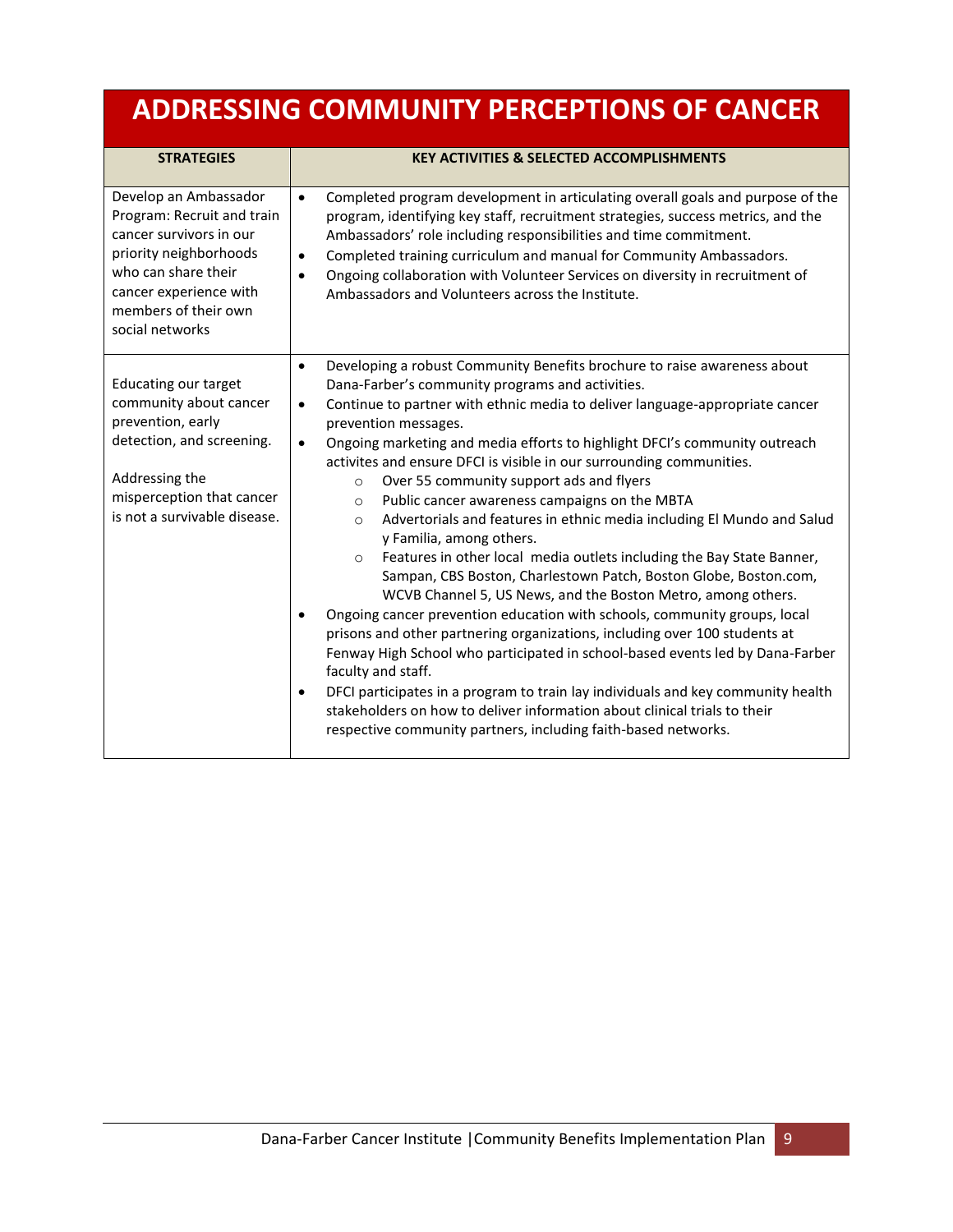#### **Summary of 2016 Community Health Needs Assessment Process**

The 2016 Dana-Farber community health needs assessment is part of an iterative, dynamic process of reviewing and collecting data to inform the program and initiative planning and implementation. As in 2013, Dana-Farber retained Health Resources in Action (HRiA), a non-profit public health organization, to conduct the most recent 2016 community health needs assessment. The 2016 CHNA builds off of the 2013 process to further advance DFCI's community efforts and priority areas. Key goals included:

- Using a social determinants of health lens to provide a portrait of Boston and DFCI's priority neighborhoods (Dorchester, Jamaica Plain, Mattapan, Mission Hill, and Roxbury) as well as the area's needs and assets
- Delving deeper into specific areas to advance and elevate existing Dana-Farber initiatives, and identify strategic opportunities that will move our community towards greater health equity in cancer care and outcomes
- Probing deeply into specific challenges, opportunities, and communication/outreach strategies with a focus on addressing issues that impact cancer outcomes

In the context of Dana-Farber's 3 existing priority areas – addressing the cancer burden, reducing access barriers, and addressing perceptions of cancer – the 2016 CHNA made a concerted effort to delve deeper into issues related to access and availability of services across the cancer continuum and to examine the experiences and resource needs of cancer survivors. The strategies and goals outlined in our 2016-2019 Plan are specifically designed to recognize the milestones we have reached thus far, address new findings based on emerging public health research, and continue the work of achieving the goals we have set to help meet the health needs of our surrounding communities.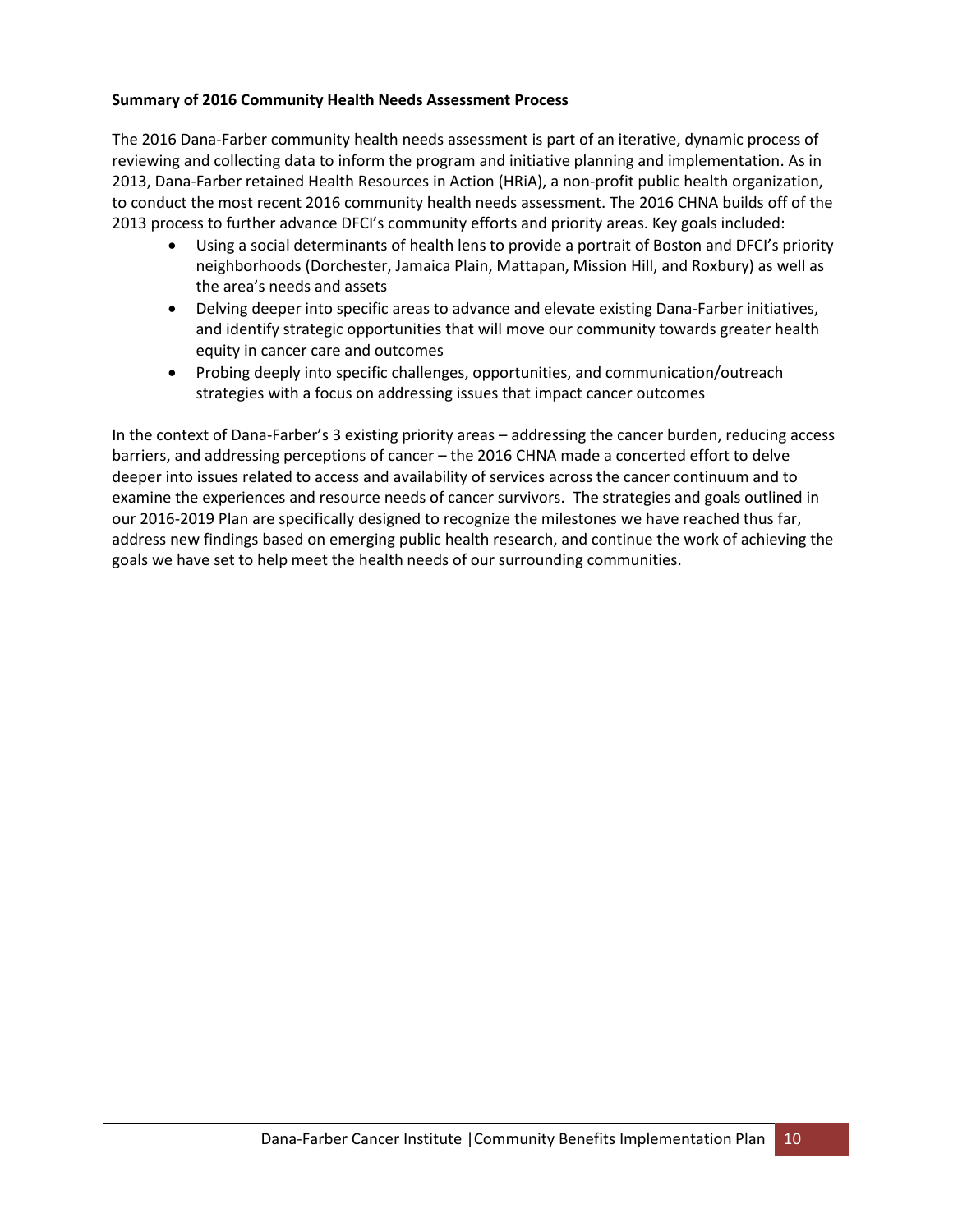**Priority Neighborhoods:** Consistent with the previous CHNA, this effort focused on Dana-Farber's priority neighborhoods for community benefits work – Roxbury, Mission Hill, Dorchester, Mattapan, and Jamaica Plain – which are some of Boston's most diverse communities. Dana-Farber's prioritization of these neighborhoods within its local service area reflects a commitment to reducing the health disparities in cancer care and improving the overall health and well-being of neighborhood residents.



Figure 1: Map of the City of Boston highlighting Dana-Farber's Priority Neighborhoods for Community Benefits work and Dana-Farber's location in the Longwood Medical Area.

**Social Determinants of Health Perspective:** In evaluating the health needs of the local community and priority neighborhoods, a social determinants of health perspective guided the CHNA process. Through this lens, it is critical to look beyond proximal, individual-level factors in accounting for a community's health problems. Upstream factors such as housing, education, employment status, racial/ethnic disparities, and neighborhood-level resources critically impact population health. To this end, the CHNA examined how these larger social and economic factors are associated with good and ill health specifically across the cancer continuum and to potentially identify new areas for intervention.

The following diagram provides a visual representation of this relationship, demonstrating how individual lifestyle factors, which are closest to health outcomes, are influenced by more upstream factors such as employment status and educational opportunities (figure 2).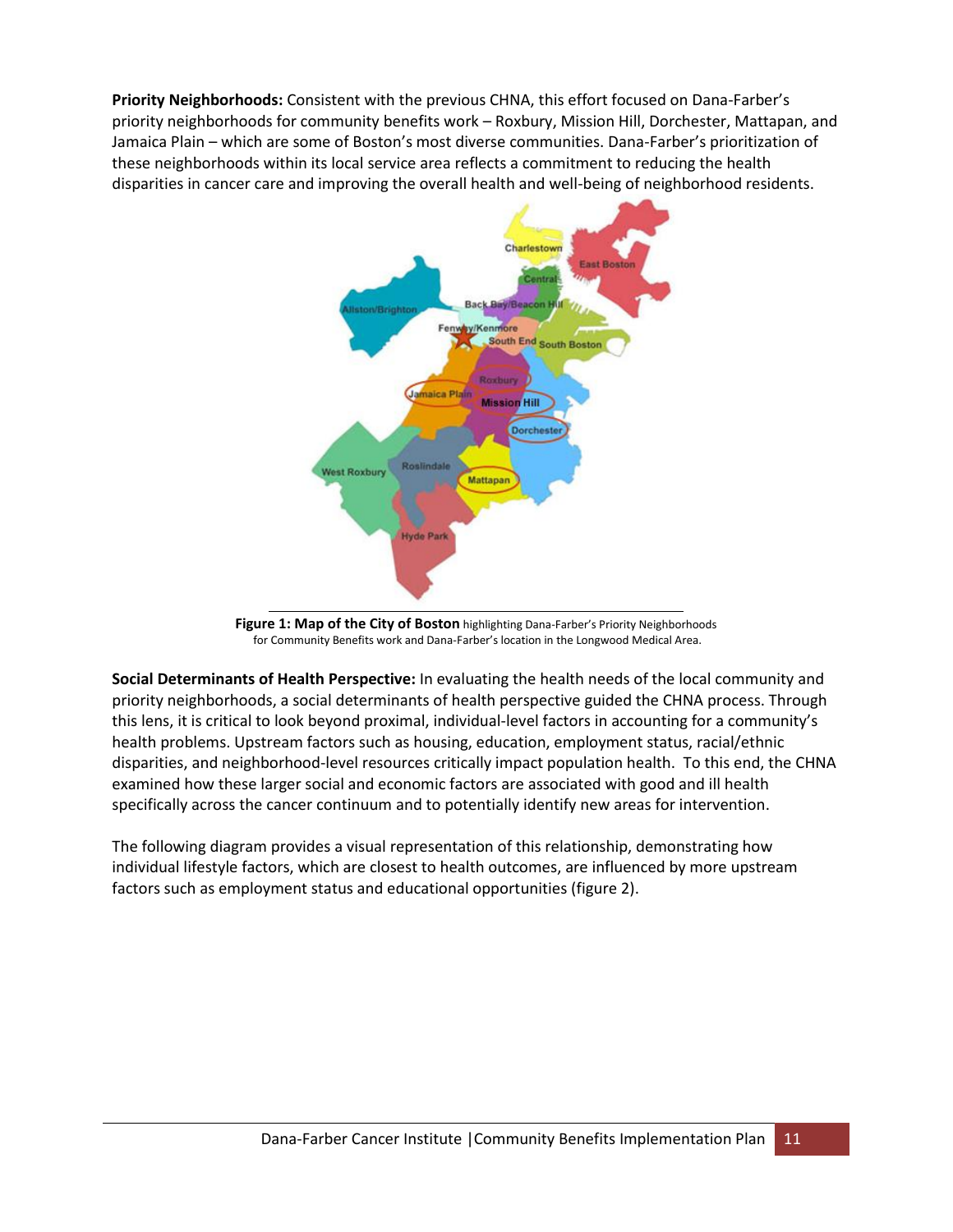

#### **Figure 2: Social Determinants of Health Framework**

Source: World Health Organization, Commission on the Social Determinants of Health, Towards a Conceptual Framework for Analysis and Action on the Social Determinants of Health, 2005. Graphic reformatted by Health Resources in Action.

**Health Equity:** In addition to considering the social determinants of health, it is critical to understand how these characteristics disproportionately affect vulnerable populations. Health equity is defined as all people having the opportunity to "attain their full health potential" and entails focused societal efforts to address avoidable inequalities by equalizing conditions for health for all groups, especially for those who have experienced socioeconomic disadvantages or historical injustices. When examining the larger social and economic context of the population (e.g., upstream factors such as housing, employment status, racial or ethnic discrimination, the built environment, and neighborhood-level resources), a robust assessment should capture the disparities and inequities that exist for traditionally underserved groups. Thus, a health equity lens guided the CHNA process to ensure data comprised a range of social and economic indicators and were presented for specific population groups. Understanding factors that contribute to health patterns for these populations can facilitate the identification of data-informed and evidence-based strategies to provide all residents with the opportunity to live a healthy life.

**Collaboration with Partnering Teaching Hospitals**: Through the shared efforts of the Conference of Boston Teaching Hospital's (COBTH) Community Benefits Committee, a series of neighborhood-level meetings and focus groups were held as part of the 2016 CHNA process. The collaborative community health discussions were held in spring 2016 and included over 79 community members. Participants discussed key community issues facing residents, including housing/homelessness, poverty, community violence, substance abuse and addiction, and behavioral/mental health, while exploring opportunities for teaching hospitals to collaborate in addressing the identified community needs. The outputs of the neighborhood-level meetings are included in the findings of Dana-Farber's 2016 CHNA and reflect the commitment of Dana-Farber and other COBTH member hospitals to work together in addressing the social, economic, and environmental factors that impact health, well-being, and more specifically, cancer outcomes in our surrounding communities.

#### **Prioritization Process**

Identifying key areas of focus for this plan was conducted through an iterative, multi-phased process including input from a variety of stakeholders with the goal of identifying strategies to build upon Dana-Farber's existing portfolio of community outreach activities. Throughout the CHNA process, nearly a dozen presentations were conducted to internal and external stakeholders, including the Dana-Farber Board of Trustees, Community Benefits External Advisory Committee, and community coalitions among others. The prioritization of focus areas included a number of considerations: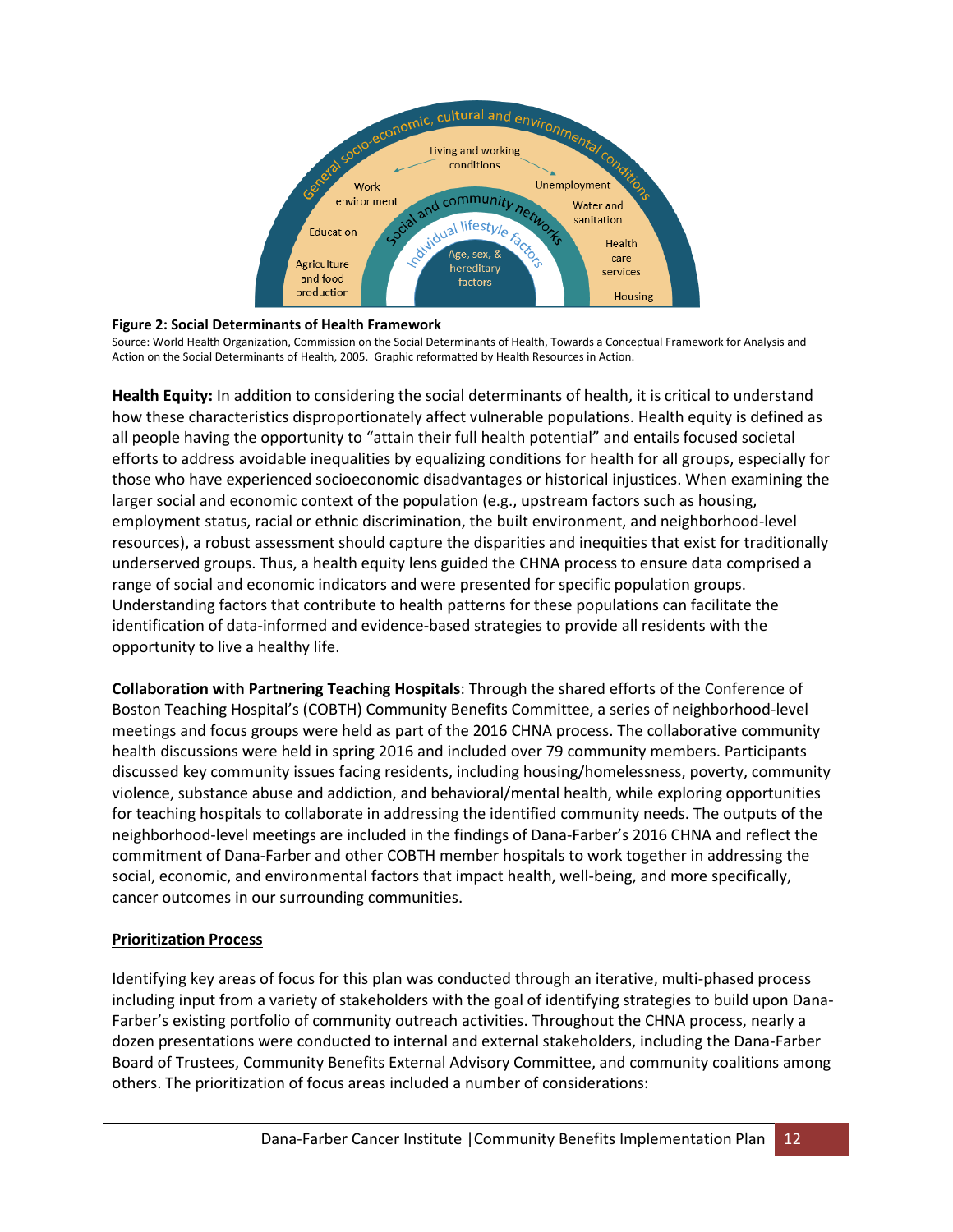- Alignment with Dana-Farber's mission and current work;
- Continuity with the previous CHNA Implementation Plan;
- Potential impact and the ability to demonstrate measurable outcomes;
- Feasibility including technical and financial capacity and strength of partnerships; and
- The magnitude and severity of the issue

Dana-Farber identified the following key priority areas based on our potential to demonstrate measurable outcomes in reducing cancer incidence and mortality through programmatic enhancements in these areas:

- **1.** Addressing the cancer burden
- **2.** Reducing access barriers
- **3.** Advancing survivorship
- **4.** Addressing community perceptions of cancer

We believe these priorities – and the specific strategies outlined in this Plan – reflect a commitment to meeting the health needs of the medically underserved in our priority neighborhoods and to leveraging our unique role in the continuum of care as a comprehensive cancer center.

#### **2016 CHNA Key Findings & Focus Areas:**

The CHNA findings have validated the current community outreach work that Dana-Farber has undertaken as well as helped guide the focus of future initiatives. The key findings reflect many of the same issues, challenges, and opportunities as the previous CHNA conducted 3 years ago and reinforce Dana-Farber's approach to strengthen existing programs and initiatives. The following list highlights Dana-Farber's prioritized areas of focus in addressing the identified community health needs.

- 1) *Cancer Burden:* There is a disproportionately greater cancer incidence and mortality in our priority neighborhoods, particularly among diverse racial and ethnic populations. Specifically, the CHNA findings reflect a disparity in cancer mortality between Blacks and Whites in the City of Boston. For example, in breast cancer, Black women in Boston experienced a 23% greater mortality than white women between 2001-2012. In addition, during the same time period, the data reflects that Black women are more likely to die at a younger age from breast cancer compared to white women. Similar patterns persist in other major cancer disease areas such as prostate cancer with the prostate cancer mortality rate for black men in Boston being nearly three times the prostate cancer mortality rate among white men. However, similar to the 2013 data, cancer screening rates are high in many of DFCI's priority neighborhoods, even among racial/ethnic groups that have higher mortality rates. The broader cancer literature indicates that the disparity in mortality is likely attributed to a multitude of factors including the fact that overall Blacks are more likely to have comorbid conditions that complicate cancer treatment, are being diagnosed at later or more invasive stages of disease, and/or face disproportionate barriers to care due to lower socioeconomic status, discrimination, and cultural factors.
- 2) *Access Barriers:* Residents of Dana-Farber's priority communities deal with significant challenges beyond coverage when encountering health care systems. Participants in 2016 stated that while most community members have access to health insurance, many do not understand the details of coverage, deductibles, provider network participation, and cost-sharing. In addition, residents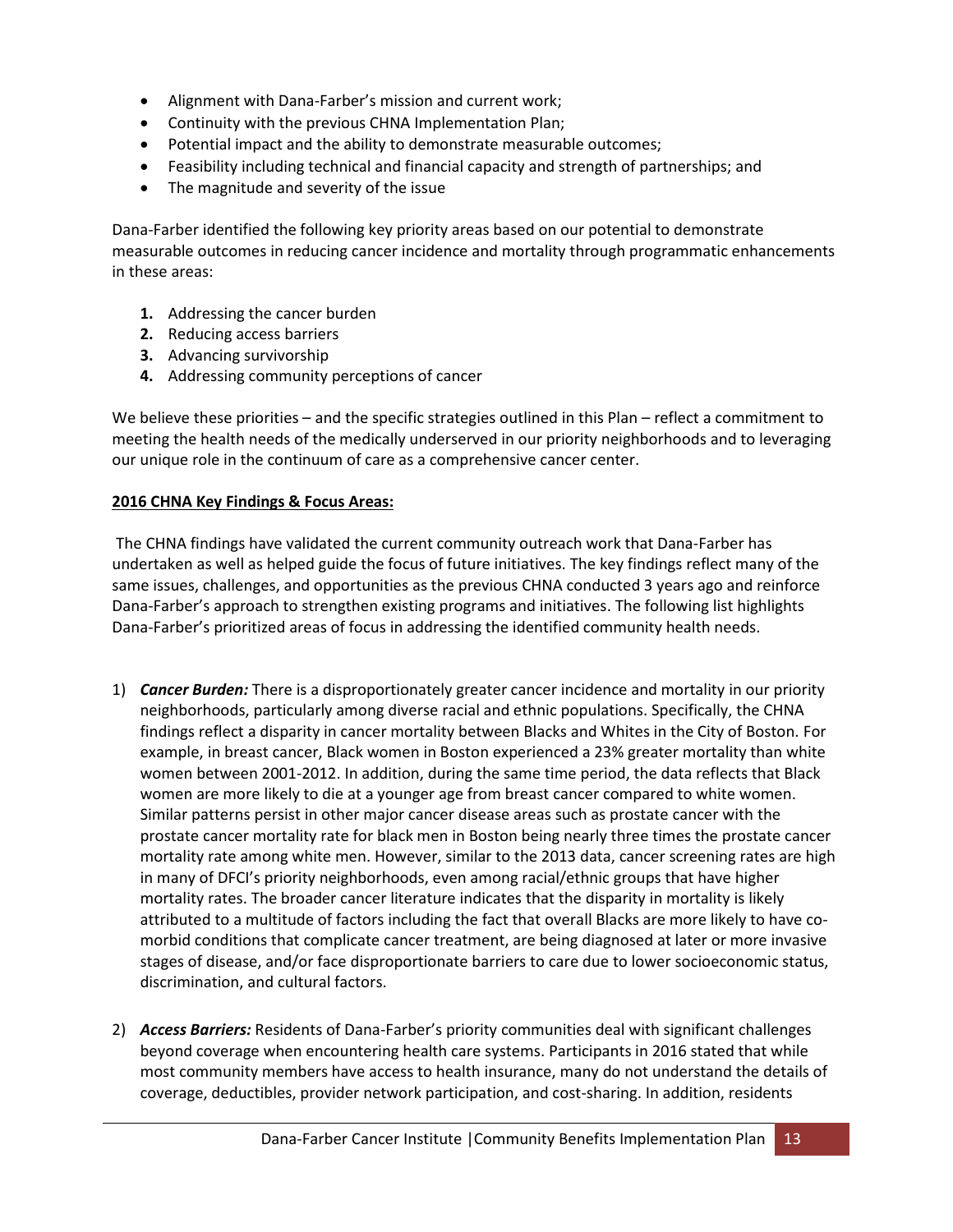identified confusion resulting from changes in cancer screening guidelines, specifically in prostate and breast cancer screening. Considered through a health equity lens, these challenges are associated with a higher risk in cancer incidence and mortality among communities of color. Patient navigator programs and social workers were identified by residents as key resources that are vital to connecting patients to resources and providing support throughout the cancer journey.

- 3) *Cancer Survivorship:* Cancer survivors were generally optimistic about their health and future and were eager to be engaged in future community efforts around survivorship, but also acknowledged that there continue to be many challenges facing cancer survivors. For example, participants articulated that there is a clear need for additional support services for cancer survivors and their families. Focus group participants reported that survivor-specific services are limited, especially in languages other than English. Residents specifically reported a need for more information on preventing cancer recurrence and rejoining the workforce after cancer treatment. In addition, the findings reflect a need for additional work to better understand the needs of cancer survivors from medically underserved communities, with the recognition that the survivorship model may be different for members of vulnerable communities.
- 4) *Community Perceptions of Cancer:* When prompted, community members expressed significant fear surrounding the risk of cancer diagnosis, but also acknowledged the broader context of social issues that create more pressing day-to-day concerns. The CHNA findings reflect that community residents share common experiences of hardship including poverty, unemployment, and violence and often perceive a strong correlation between cancer and death rather than survivorship.
- 5) *Community Strengths***:** While residents living in Dana-Farber's priority neighborhoods face significant socioeconomic challenges, these communities possess numerous assets and strengths including strong neighborhood cohesion, faith-based networks, diversity, community resilience, and numerous community-based organizations/resources.
- 6) *Social and Environmental Determinants of Health & Primary Prevention*: Dana-Farber's priority neighborhoods are dealing disproportionately with challenging situations related to the upstream social and economic factors that impact health such as limited employment opportunities, substance abuse and opioid addiction, low education levels, lack of affordable housing, and community violence, among others. Obesity and concerns related to maintaining a healthy lifestyle emerged as key challenges particularly among Blacks and Latinos. Smoke-free policy initiatives were mentioned as an effort to improve environmental conditions, but according to participants, secondhand smoke is still a major problem in their communities.

Dana-Farber will continue to partner with community organizations to address broader issues that go beyond cancer care, such as those related to healthy eating and physical activity, community strengths, and the social determinants of health (as reflected in key findings #5-6 in the prioritized list above).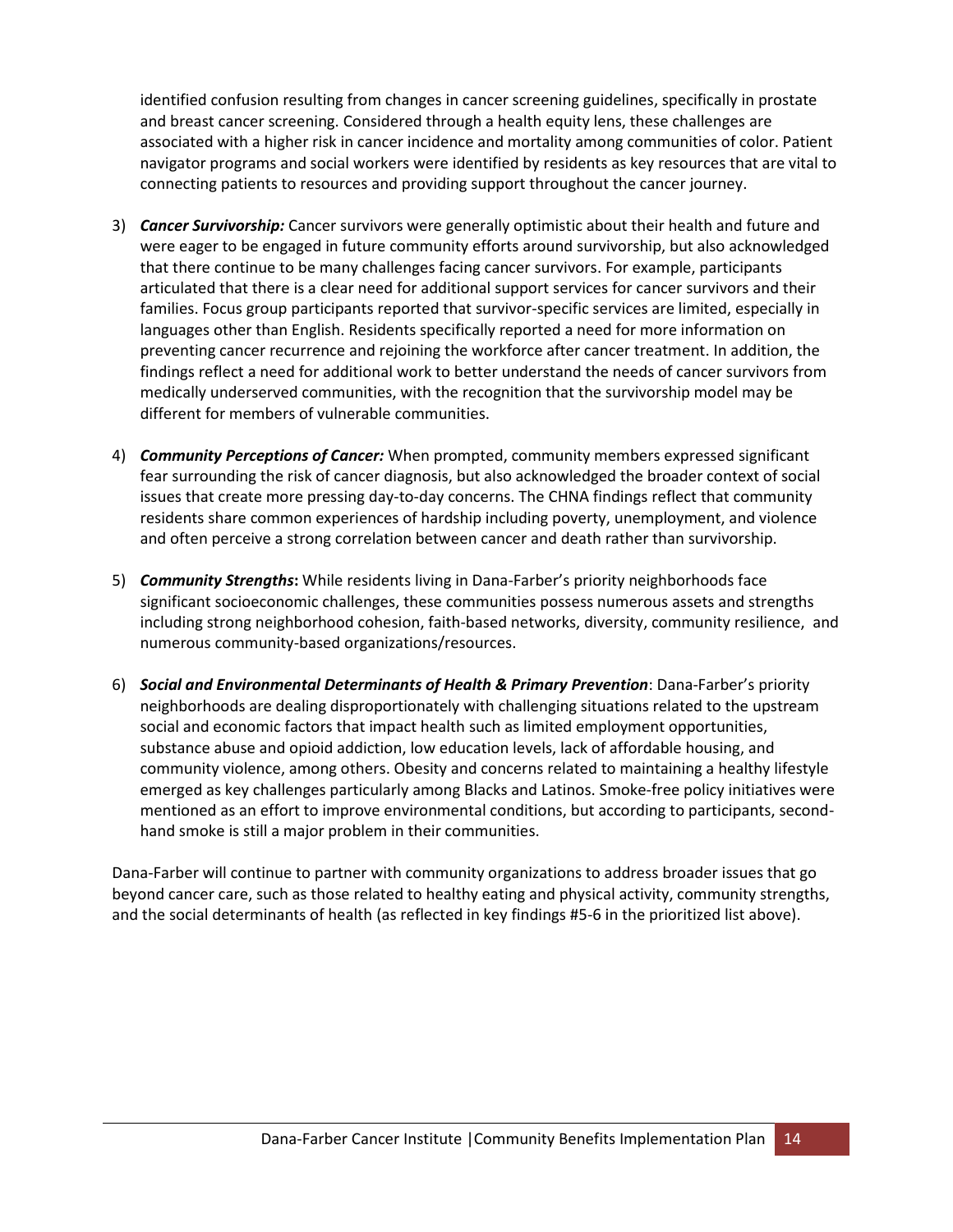### **Dana-Farber Responses and Implementation Strategies**

In response to the 2016 CHNA findings, Dana-Farber is dedicated to engaging in a collaborative process to implement the following initiatives, which build off our previous Implementation Plan strategies and are designed to be more specific in nature. To this end, we commit to building upon our robust portfolio of community benefits activities and advancing the following strategies by the conclusion of our next Implementation Plan in 2019.

As part of our approach to implementing the identified strategies, we will continue to use our existing model for community-based programming, which includes assessing the most effective evidence-based interventions, collaborating with and training community partners to implement key strategies, and conducting ongoing evaluation of program effectiveness.

#### **CHNA Key Finding #1:** *Cancer Burden*

There is a disproportionately greater cancer incidence and mortality in our priority neighborhoods, specifically among diverse racial and ethnic populations.

#### **Dana-Farber Response:**

Dana-Farber seeks to reduce cancer disparities across racial and ethnic groups by strengthening and bringing to scale our screening and clinical cancer prevention programs serving our priority neighborhoods, with a specific focus on medically underserved populations and communities of color.

#### **OBJECTIVES:**

- (1) **Strengthen Dana-Farber's Mammography Van (DFMV) program**, which provides digital screening mammograms and breast health education to women 40 years of age and older in partnership with local neighborhood health centers.
	- Strategy 1.1: Expand the DFMV program to new locations including at least 3 low-income housing sites in our priority neighborhoods.
	- Strategy 1.2: Explore additional strategies in collaboration with community health center partners to reduce the no-show rate.
	- Strategy 1.3: Increase awareness of the Mammography Suite at WSHC among providers, patients, and community residents to expand utilization.
	- Strategy 1.4: As a result of the above strategies  $1.1 1.3$ , expand reach of the program by increasing total patient volume.
- (2) **Expand and strengthen HPV & Associated Cancer Education Program** to increase awareness and education of HPV-associated cancers, and increase vaccine uptake, particularly among Black and Latino youth who have lower vaccination rates and higher rates of HPV-associated cancers.
	- Strategy 2.1: Continue to provide HPV vaccination clinics at Boston Public School Based Health Center sites and expand the program to 2 additional Boston Public Schools.
	- Strategy 2.2: In partnership with youth-serving agencies, continue to educate parents and youths about HPV, the link to cancer, and the availability of a safe and effective vaccine.
	- Strategy 2.3: Continue hosting the annual HPV Summit at Dana-Farber designed to educate primary care providers and other clinicians about HPV and HPV-related cancers with the goal of increasing the HPV vaccination rate in Massachusetts.
	- Strategy 2.4: Continue collaborating with statewide coalitions and community partners to increase the HPV vaccination rate in Massachusetts consistent with the Healthy People 2020 goal of an 80% vaccination rate among eligible youth.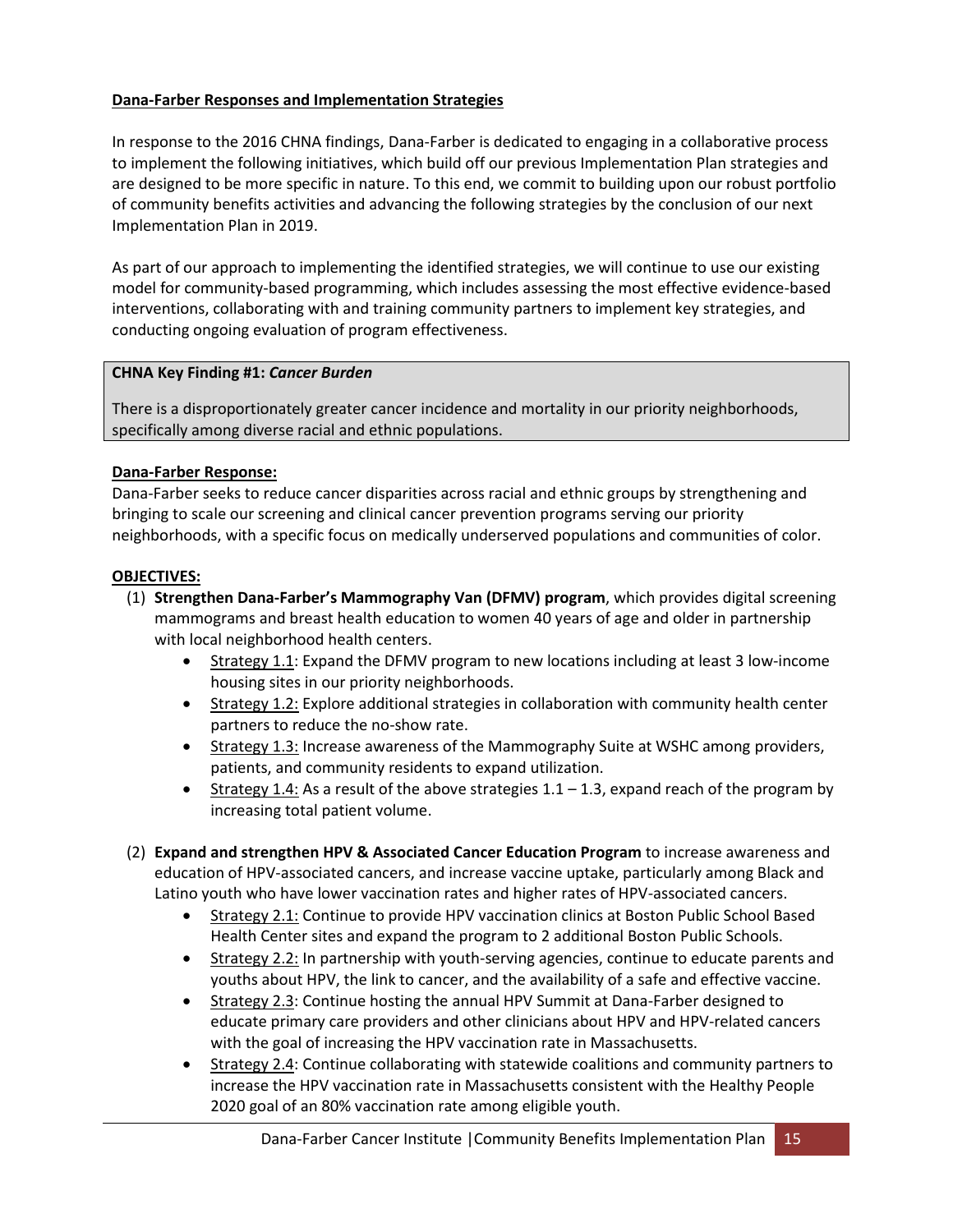- Strategy 2.5: Continue participation in the Massachusetts Comprehensive Cancer Prevention and Control program's HPV working group.
- (3) **Enhance the community-based clinical program at Dana-Farber Community Cancer Care (DFCCC) at Whittier Street Health Center (WSHC)** and measure its effectiveness in delivering timely, consistent, culturally-appropriate cancer care:
	- Strategy 3.1: Leverage the existing nurse patient navigator model to facilitate care coordination and referral efforts across the continuum of care.
	- Strategy 3.2: Continue monitoring time from initial appointment to resolution (treatment plan established, surveillance plan established, or return to primary care provider) among patients at DFCCC at WSHC with the goal of  $\leq 21$  days.
	- Strategy 3.3: Continue to collaborate with primary care providers at WSHC to increase referrals to the cancer clinic.
- (4) **Expand and strengthen the Tobacco Cessation & Lung Cancer Screening program**, which serves patients of WSHC by providing individual tobacco cessation counseling and free low-dose chest CT scans to patients who are at greater risk for developing lung cancer.
	- Strategy 4.1**:** Organize oral health and tobacco control summit day in collaboration with WSHC.
	- Strategy 4.2: Collaborate with primary care providers at WSHC to increase referrals to the tobacco treatment program.
	- Strategy 4.3: Continue to expand and improve access to the lung cancer screening program and raise awareness of the program as a community health resource.
- (5) **Enhance the Sun Safety Education & Screening Program**, which provides free skin cancer prevention education and screenings to community residents and to those at highest risk for skin cancer. The purpose of this program is to reduce the incidence and prevalence of skin cancer, which is one of the most common forms of cancer.
	- Strategy 5.1**:** Serve at least 5,000 community residents through sun safety education and screening events at local beaches that draw residents from communities of color and other at-risk populations.
	- Strategy 5.2: Recruit and train 12 interns and 10 volunteers in each year of the plan to support the program's year-round operation.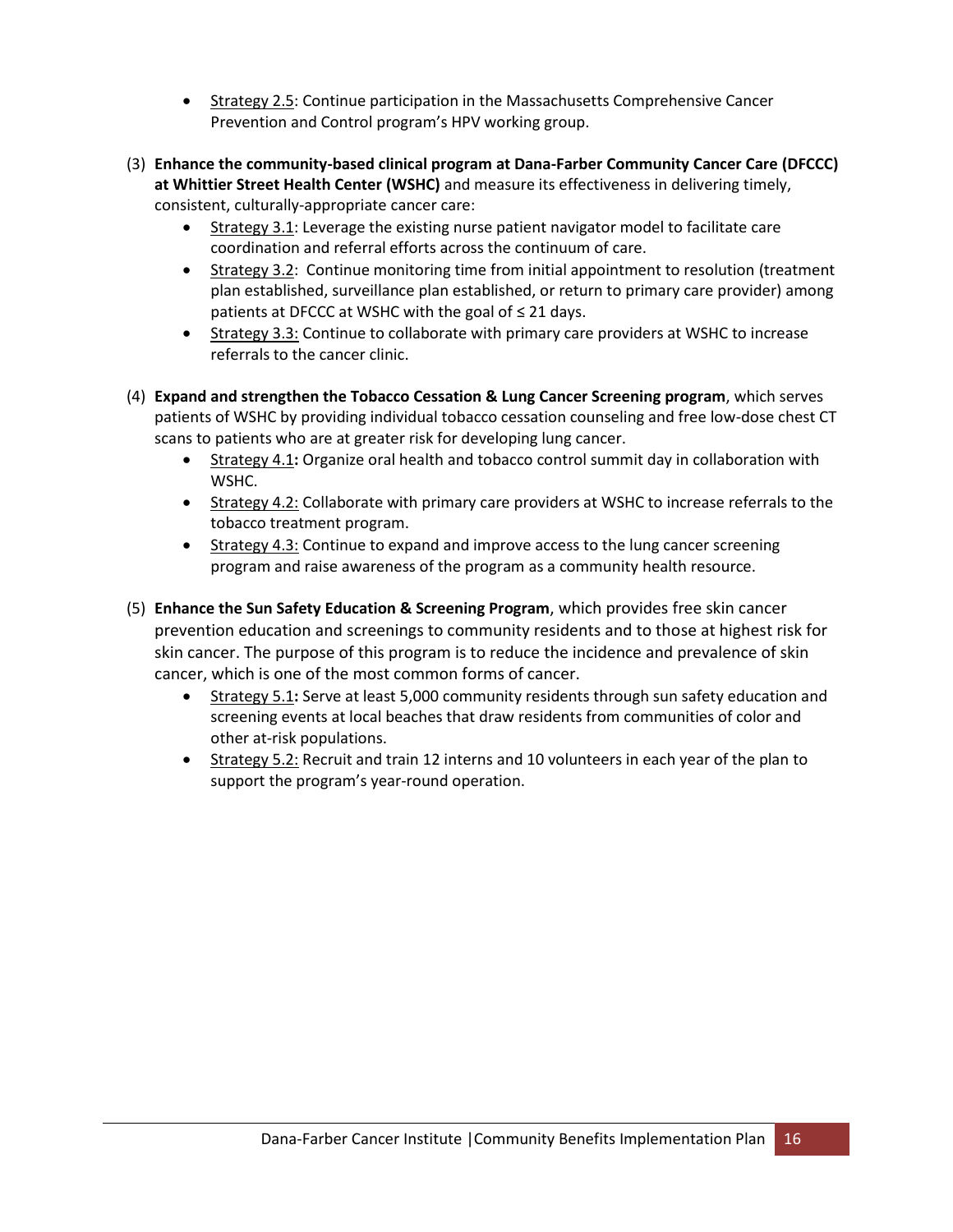#### **CHNA Key Finding #2:** *Access Barriers*

Residents of Dana-Farber's priority neighborhoods deal with significant challenges beyond coverage when encountering health care systems. When considered through a health equity lens, the access barriers are associated with a higher risk of cancer incidence and mortality among communities of color.

#### **Dana-Farber Response:**

Dana-Farber seeks to address access barriers for cancer patients and their families through a comprehensive set of strategies including leveraging existing program resources such as the Patient Navigation program; advancing the work of an existing citywide coalition focused on breast cancer disparities; promoting education about cancer prevention, early detection, and screening in our surrounding communities; and engaging in advocacy efforts to reduce access barriers.

#### **OBJECTIVES:**

- (1) **Expand and strengthen Dana-Farber's Patient Navigation program**, which provides access to and identifies resources for men and women from diverse backgrounds with low socioeconomic status who may face barriers due to limited English proficiency, disability status, or insurance status, among other issues.
	- Strategy 6.1: Update Dana-Farber's patient navigation model to focus on reducing the time from abnormal finding to resolution.
	- Strategy 6.2: In collaboration with the Boston Breast Cancer Equity Coalition, assess the role of patient navigation in reducing breast cancer disparities in the City of Boston
- (2) **Continue to collaborate with the Boston Public Health Commission to co-lead the Boston Breast Cancer Equity Coalition**, which is a diverse group of multidisciplinary stakeholders working together to identify, develop, and implement solutions to address the persistent disparities that exist in breast cancer outcomes between Black and White women in the City of Boston.
	- Strategy 7.1**:** Secure grant funding to sustain and expand Coalition activities.
	- Strategy 7.2: Increase awareness of and support for Coalition efforts in the community.
- (3) **Continue to strengthen Dana-Farber's broad portfolio of health education and outreach activities,** including the outreach conducted on the Blum Family Resource Van, which provides cancer education and screening throughout the region and in local Boston neighborhoods.
	- Strategy 8.1: Validate the health education curriculum for HPV, breast health education, and tobacco cessation activities.
	- Strategy 8.2: Conduct lay health educator training to equip community members with the knowledge and skills to share cancer prevention, screening, and clinical trials information within their social networks.
	- Strategy 8.3: Collaborate with providers from the Susan F. Smith Center for Women's Cancers to plan and execute faculty-community education talks on breast and gynecological cancer prevention, with the goal of reaching women in various community settings who might otherwise have limited access to health information and services.
- (4) **Continue advocacy efforts to support policies which promote the importance of cancer care, treatment, prevention, early diagnosis and/or education**.
	- Strategy 9.1: Continue advocacy in support of policies designed to reduce youth access to tobacco and nicotine products.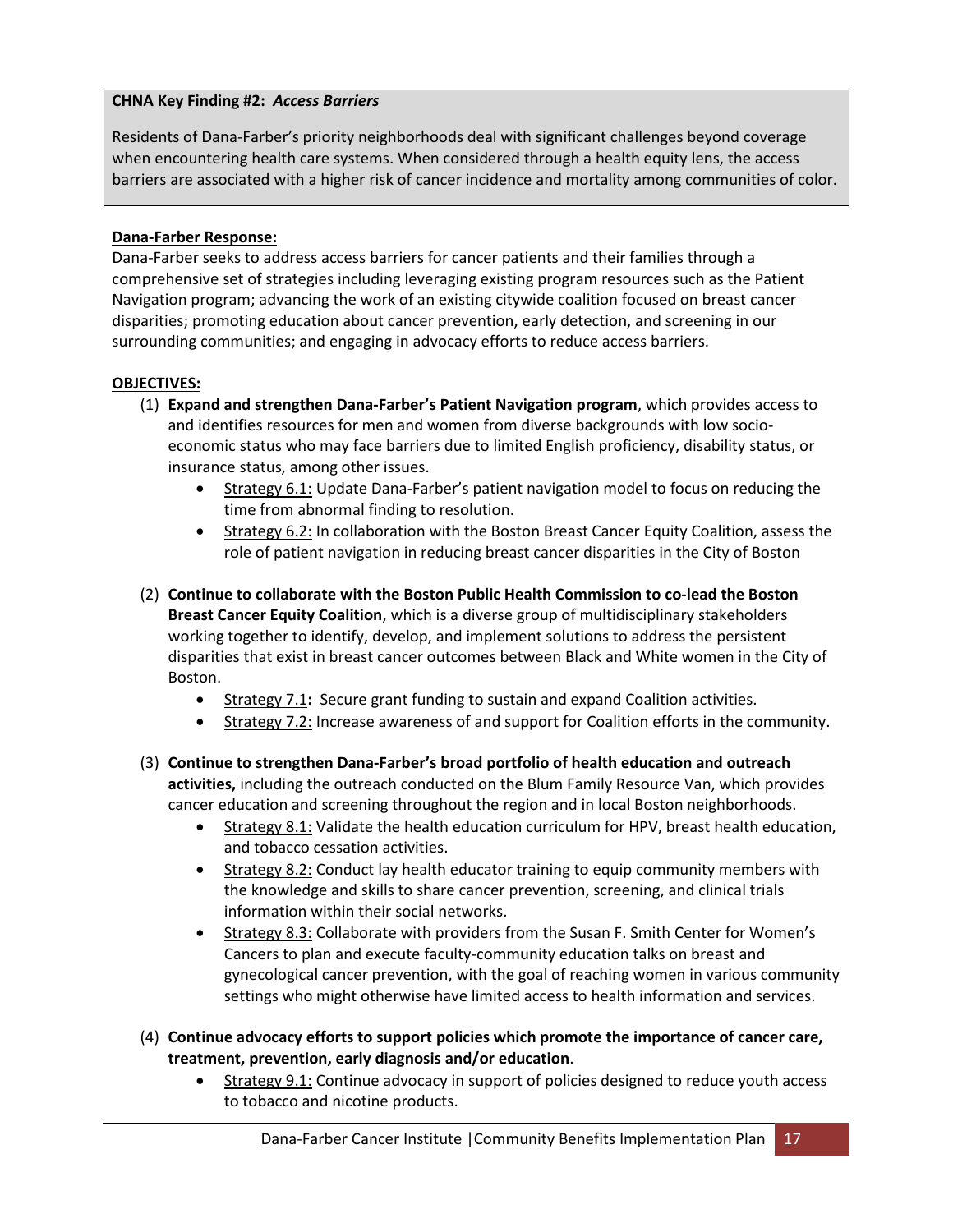- Strategy 9.2: Continue advocacy in support of expanding insurance coverage to include telemedicine, which would allow patients access to remote consults with their care team in convenient community-based locations.
- Strategy 9.3: Continue to work with Dana-Farber's Patient Family Advisory Council to identify and better understand gaps in insurance coverage and/or barriers to cancer screening or treatment.

#### **CHNA Key Findings #3:** *Advancing Survivorship*

Cancer survivors generally had a more optimistic view of the possibility for life after cancer, but identified that there is a clear need for additional support services for cancer survivors and their families, particularly in other languages besides English.

#### **Dana-Farber Response:**

Based on the findings of the 2016 CHNA, advancing survivorship has been identified as a new community health need. In addition to existing efforts focused on survivorship care, Dana-Farber will recruit and train Community Ambassadors, collaborate with our Survivorship Program to enhance the services we provide specifically to cancer survivors of color, and support policies that reflect the importance of bridging the gap between cancer treatment and survivorship.

#### **OBJECTIVES:**

- (1) **Leverage expertise at Dana-Farber and Brigham and Women's Hospital through our joint adult oncology program to improve health and well-being among cancer survivors** with a focus on patients of color.
	- Strategy 10.1: Enhance coordination and utilization of survivorship clinic for patients of color including the use of interpreter services and other supportive resources.
	- **Strategy 10.2: Create new linkages with the Survivorship program at Dana-Farber to** develop programming and workshops for cancer survivors of color and evaluate the specific needs of this population.
	- Strategy 10.3: Assess availability of multi-lingual survivorship materials and expand efforts to make survivorship materials available in Spanish.
	- **Strategy 10.4: Develop a survivorship curriculum to enhance awareness about long-term** effects of cancer care and the need for survivorship care planning.

#### (2) **Develop priority focus on advocacy and policy issues related to cancer survivorship**

- Strategy 11.1**:** Support the development of policies that recognize and promote cancer care planning including written care plans for patients/families at the time of cancer diagnosis, at the end of active treatment, and at the beginning of long-term survivorship.
- Strategy 11.2: Support activities related to increasing education and supportive services for cancer survivors as identified in the Massachusetts Comprehensive Cancer Prevention and Control Network State Plan in partnership with the Department of Public Health and other statewide partners.
- Strategy 11.3: Train resident cancer survivors at Madison Park Development Corporation to educate other community residents about cancer survivorship issues through a peer leadership model.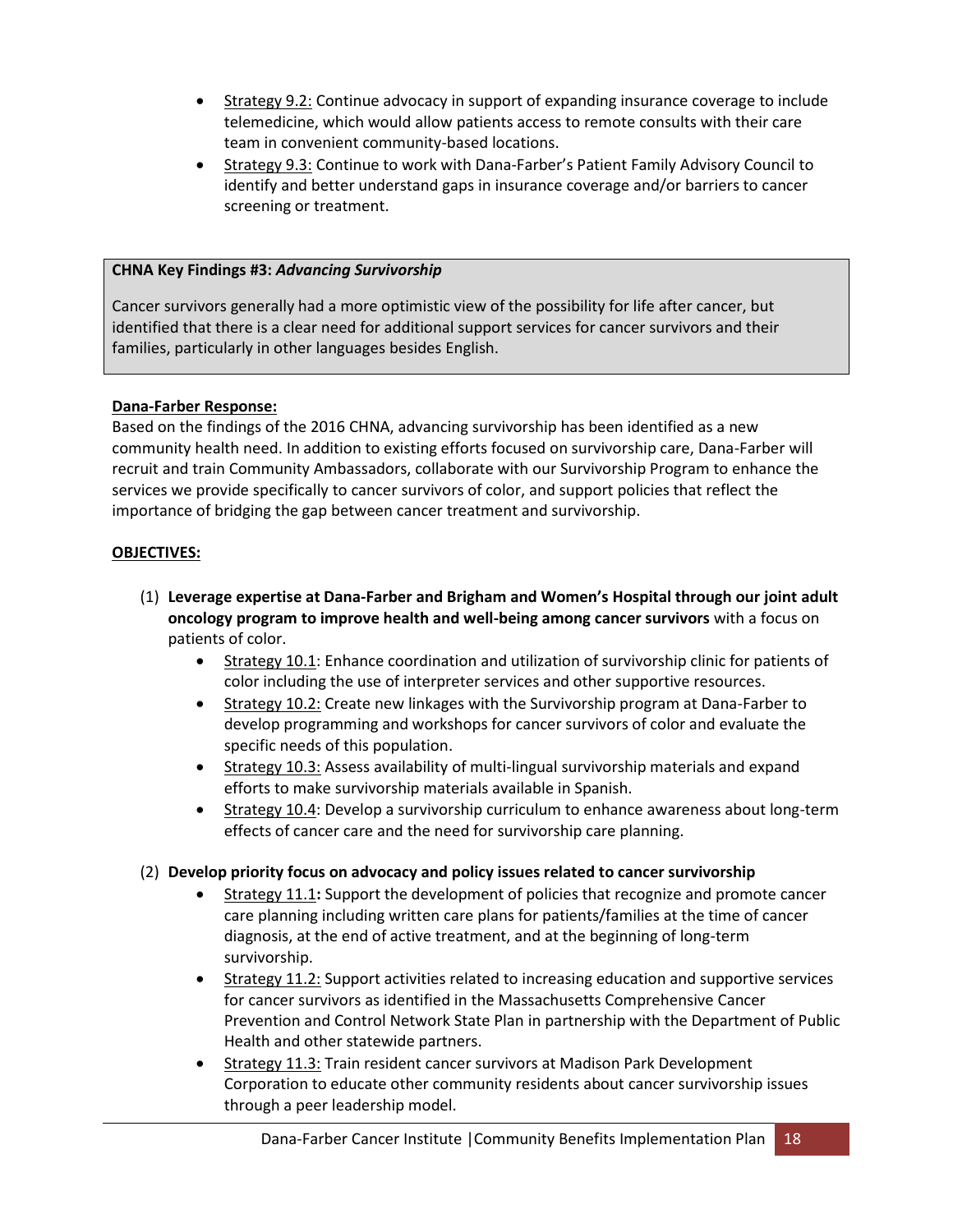#### **CHNA Key Finding #4:** *Community Perceptions of Cancer*

Community members expressed significant fear surrounding the risk of cancer diagnosis and often perceive a strong correlation between cancer and death rather than survivorship.

#### **Dana-Farber Response:**

Dana-Farber will expand existing efforts to increase awareness about the importance of cancer prevention, early detection, and survivorship, enhance our digital presence in ethnic media channels, and strengthen our partnerships in the community through Coalition-based work in our priority neighborhoods.

#### **OBJECTIVES:**

- (1) **Recruit and Train Community Ambassadors** to demystify cancer, showcase survivorship, and reach traditionally underserved populations in our priority neighborhoods by training cancer survivors to share their own cancer experience within their social networks.
	- Strategy 12.1**:** Train Community Ambassadors using the evidence-based training curriculum developed during the previous Implementation Plan cycle.
- (2) **Continue to leverage comprehensive marketing and educational efforts to increase awareness of the cancer burden and strategies to reduce cancer risk, particularly among medically underserved communities.** 
	- Strategy 13.1: Disseminate the Community Benefits Brochure highlighting Dana-Farber's programming and outreach efforts in our surrounding communities.
	- **Strategy 13.2:** Launch public education campaign in partnership with city and state health agencies to increase awareness about HPV, the link to cancer, and the availability of a safe and effective vaccine among our target population.
	- Strategy 13.3: Increase Dana-Farber Community Benefits' presence in digital spaces with a focus on ethnic media and local neighborhood newspapers.
	- Strategy 13.4: Leverage partnerships and participation in community-level health coalitions including the Boston Alliance for Community Health and other local neighborhood-specific groups to expand our reach and increase the impact of our efforts.
	- Strategy 13.5: Support the health and wellbeing initiative at Madison Park Development Corporation by providing education about cancer prevention, screening, early detection, and survivorship to residents.
	- Strategy 13.6: Leverage our partnership with the Prostate Health Education Network (PHEN) to hold a community event focused on cancer awareness.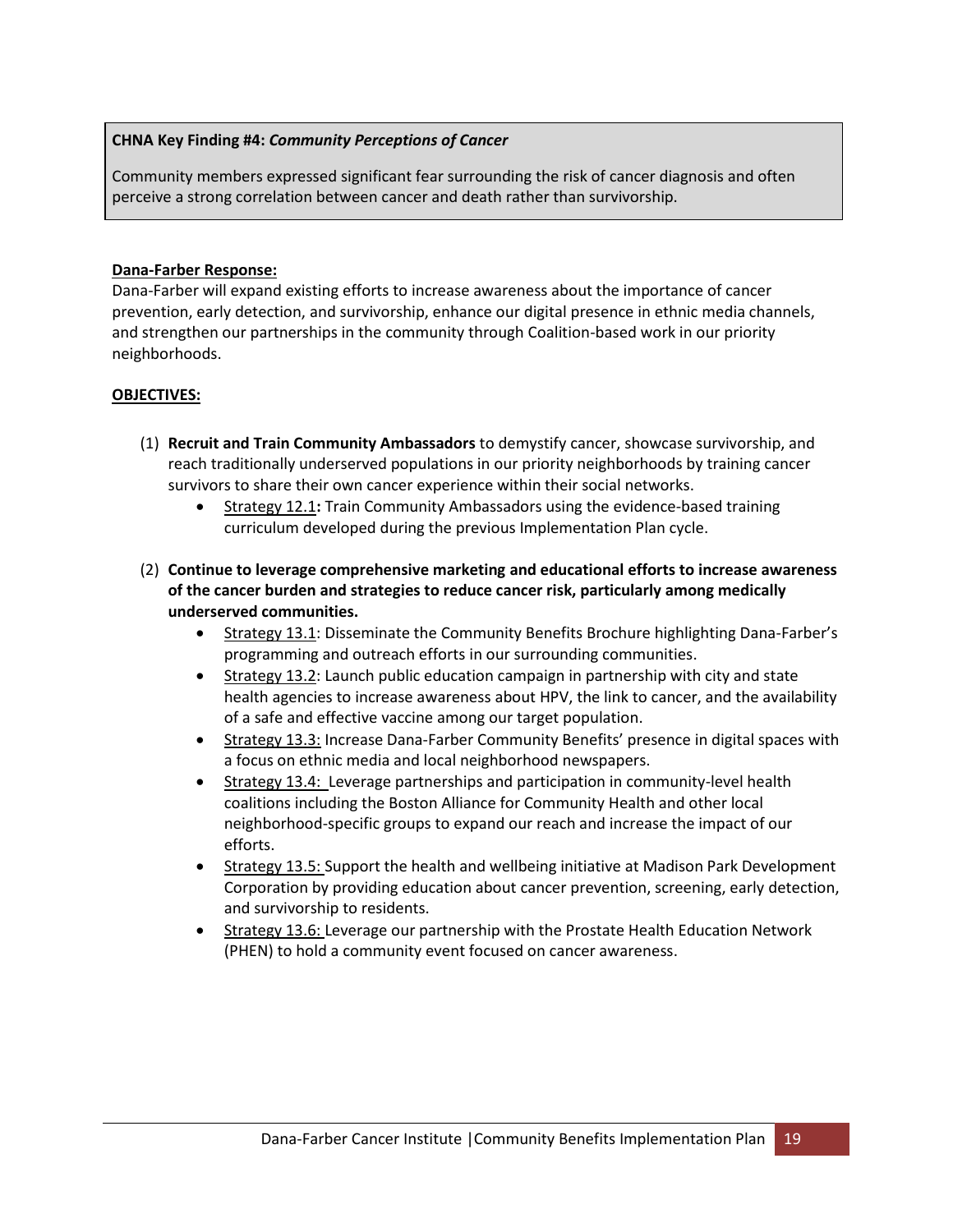#### **CHNA Key Finding #5:** *Community Strengths*

While residents living in Dana-Farber's priority neighborhoods face significant socioeconomic challenges, these communities possess numerous assets and strengths including strong neighborhood cohesion and social networks, vibrant diversity, community resilience, youth leadership, and numerous communitybased organizations/resources.

#### **Dana-Farber Response:**

Dana-Farber has strong partnerships with numerous community-based organizations (e.g., Sociedad Latina, Madison Park Development Corporation, etc.) and receives input and guidance from its Community Benefits External Advisory Committee to develop programming that meets community needs and maximizes community assets.

Our model to advance community cancer control relies on our strong, sustained partnerships within our surrounding neighborhoods. This collaborative approach is integrated into all of Dana-Farber's community work and allows us to harness the collective strengths of the communities we serve including the neighborhood cohesion, strong social networks, and variety of community-based resources.

For example, Dana-Farber's workforce development efforts focus on building skills and employment opportunities among residents from traditionally underserved neighborhoods. Workforce development efforts seek to maximize and invest in community assets identified in Dana-Farber's priority neighborhoods, especially the strong youth leadership. Last year, Dana-Farber hired over 40 student interns for the summer jobs program and engaged 23 students in a college and career readiness training program in addition to participating in other job-to-career and shadow day programs.

#### **OBJECTIVES:**

(1) Continue to leverage our commitment to youth development through public health training and collaboration with youth-serving agencies.

(2) Participate in City-led initiatives that strengthen the communities we serve including community gardens, race dialogues, healthy eating and exercise activities, and other events to promote health and well-being.